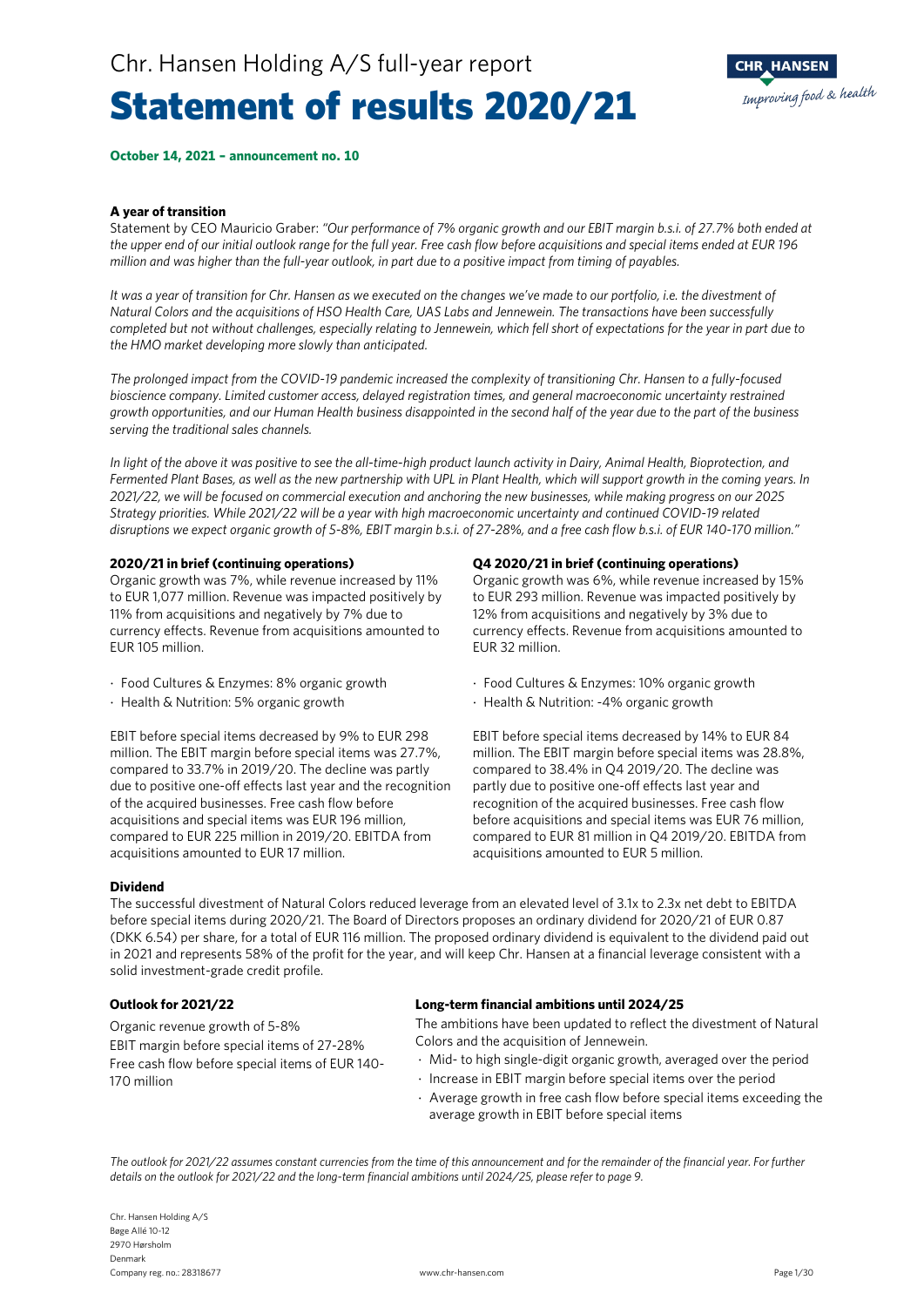### Financial highlights and key figures

|                                                                           | Q4<br>2020/21 | Q4<br>2019/20 | Growth | <b>YTD</b><br>2020/21 | <b>YTD</b><br>2019/20 | Growth |
|---------------------------------------------------------------------------|---------------|---------------|--------|-----------------------|-----------------------|--------|
| Income statement, EUR million, cont. operations                           |               |               |        |                       |                       |        |
| Revenue                                                                   | 293.3         | 254.3         | 15%    | 1,077.4               | 970.0                 | 11%    |
| Gross profit                                                              | 169.4         | 156.7         | 8%     | 613.4                 | 584.0                 | 5%     |
| EBITDA before special items                                               | 111.8         | 121.0         | (8%)   | 399.3                 | 400.6                 | (0%)   |
| EBIT before special items                                                 | 84.2          | 97.7          | (14%)  | 298.1                 | 326.9                 | (9%)   |
| Special items                                                             | (0.1)         | (8.8)         |        | (21.9)                | (13.9)                |        |
| EBIT                                                                      | 84.1          | 88.9          | (5%)   | 276.2                 | 313.0                 | (12%)  |
| Net financial expenses                                                    | (6.4)         | (4.3)         | 49%    | (22.5)                | (13.5)                | 67%    |
| Profit from continuing operations                                         | 67.0          | 67.6          | (1%)   | 198.7                 | 231.6                 | (14%)  |
| Profit from discontinued operations                                       | 2.2           | (1.4)         |        | 646.5                 | 13.4                  |        |
| Profit for the period, Group                                              | 69.2          | 66.2          |        | 845.2                 | 245.0                 |        |
| Cash flow, EUR million, Group                                             |               |               |        |                       |                       |        |
| Cash flow from operating activities                                       | 135.0         | 142.1         | (5%)   | 310.8                 | 364.6                 | (15%)  |
| Cash flow from investing activities                                       | (58.6)        | (597.3)       |        | 284.5                 | (807.5)               |        |
| Free cash flow                                                            | 76.4          | (455.2)       |        | 595.3                 | (442.9)               |        |
| Free cash flow before acquisitions and special items                      | 76.5          | 97.1          | (21%)  | 183.9                 | 244.5                 | (25%)  |
| Free cash flow before acquisitions and special items,<br>cont. operations | 76.5          | 81.4          | (6%)   | 196.4                 | 224.9                 | (13%)  |
| <b>Balance sheet, EUR million, Group</b>                                  |               |               |        |                       |                       |        |
| Total assets <sup>1)</sup>                                                |               |               |        | 3,114.2               | 2,853.6               |        |
| Invested capital <sup>1)</sup>                                            |               |               |        | 2,793.1               | 2,487.6               |        |
| Net working capital <sup>1)</sup>                                         |               |               |        | 190.1                 | 208.1                 |        |
| Equity                                                                    |               |               |        | 1,626.1               | 893.0                 |        |
| Net interest-bearing debt                                                 |               |               |        | 898.2                 | 1,345.0               |        |
| Key ratios                                                                |               |               |        |                       |                       |        |
| <b>Continuing operations</b>                                              |               |               |        |                       |                       |        |
| Organic growth <sup>2)</sup>                                              | 6%            | 9%            |        | 7%                    | 6%                    |        |
| Gross margin                                                              | 57.8%         | 61.6%         |        | 56.9%                 | 60.2%                 |        |
| EBITDA margin before special items                                        | 38.1%         | 47.6%         |        | 37.1%                 | 41.3%                 |        |
| EBIT margin before special items                                          | 28.8%         | 38.4%         |        | 27.7%                 | 33.7%                 |        |
| EBIT margin                                                               | 28.7%         | 35.0%         |        | 25.6%                 | 32.3%                 |        |
| ROIC excl. goodwill                                                       | 25.8%         | 38.1%         |        | 24.8%                 | 33.6%                 |        |
| <b>ROIC</b>                                                               | 12.0%         | 18.8%         |        | 11.6%                 | 16.5%                 |        |
| <b>R&amp;D</b>                                                            | 8.6%          | 6.7%          |        | 8.5%                  | 8.0%                  |        |
| Capital expenditures                                                      | 20.0%         | 20.2%         |        | 14.5%                 | 12.2%                 |        |
| Earnings per share diluted, EUR                                           | 0.51          | 0.52          | (2%)   | 1.51                  | 1.76                  | (14%)  |
| Group                                                                     |               |               |        |                       |                       |        |
| Earnings per share diluted, EUR                                           | 0.53          | 0.51          |        | 6.41                  | 1.86                  |        |
| Net debt to EBITDA before special items                                   |               |               |        | 2.3x                  | 3.1x                  |        |

1) The Natural Colors business was sold March 31, 2021. In 2019/20, total assets, invested capital and net working capital include assets and liabilities related to the Natural Colors business.

2) Organic growth: Increase in revenue adjusted for sales reduction, acquisitions and divestments, and measured in local currency.

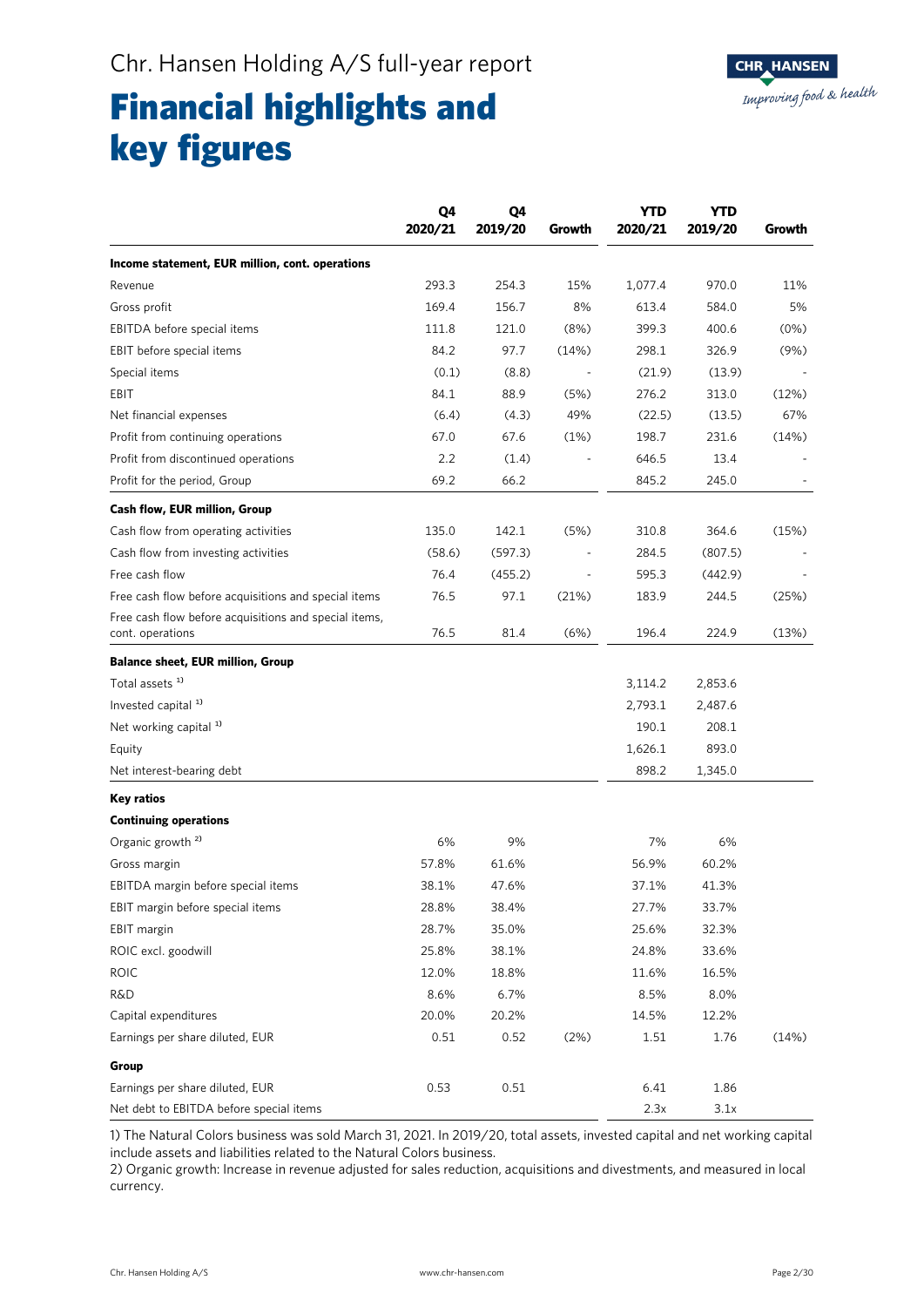### Chr. Hansen Holding A/S full-year report

### 2020/21 full-year results



#### **Market developments**

According to the Company's own estimates, the end markets for fermented milk declined globally by 2-3% in 2020/21 due to reduced production output and weaker demand in China and Latin America, compared to the same period last year.

The global production of cheese is estimated to have grown by around 1-2% in 2020/21, driven by North America and Europe which both benefited from the reopening of the food service channel in the second half of the year.

Management estimates the overall market for Human Health to have grown by 3-5% during 2020/21. While online sales channels showed strong growth, the traditional sales channels continued to be impacted mainly by elevated inventory positions.

The market for microbial-based solutions for animals and plants developed favorably in 2020/21, supported by favorable commodity prices and an increased focus among farmers on reducing antibiotic usage in livestock production and finding alternatives to chemical pesticides.

#### **Revenue (cont. operations)**

Organic growth was 7%, while revenue increased by 11% to EUR 1,077 million. Revenue was impacted positively by 11% from acquisitions and negatively by 7% due to currency effects. The contribution from acquisitions was EUR 105 million.

Organic growth was primarily driven by price increases in local currencies incl. the use of EUR-based pricing in certain countries, while volume/mix growth was below historical levels in part due to COVID-19.

| Revenue (cont. operations) | 2020/21 |
|----------------------------|---------|
| Organic growth (vol/mix)   | 3%      |
| Organic growth (price)     | 4%      |
| Organic growth             | 7%      |
| Currencies                 | (7)%    |
| Acquisitions               | 11%     |
| <b>EUR</b> growth          | 11%     |

#### **Revenue by business area (cont. operations) Food Cultures & Enzymes**

Organic growth was 8%, while revenue increased by 1% to EUR 701 million. Revenue was impacted negatively by 7% due to currency effects. Organic growth comprised 3% from volume/mix and 5% from price increases in local currencies.

Organic growth was driven by cultures and enzymes for the cheese segment, which was supported by positive

developments in underlying production volumes and market penetration by previous product launches such as CHY-MAX® Supreme. NOLA® Fit for lactose-free dairy products also supported organic growth.

Cultures for fermented milk incl. probiotics was impacted negatively by the decline in end markets in China and LATAM, and reduced upselling activity due to COVID-19.

Bioprotection and Fermented Plant Bases delivered double-digit growth in 2020/21 and launched new products including the third generation of FRESHQ for fermented milk and white cheeses and a new range of texturizing cultures for different plant protein bases. The lighthouses accounted for around 8% of Food Cultures & Enzymes revenue in 2020/21.

#### **Health & Nutrition**

Organic growth was 5%, while revenue increased by 36% to EUR 377 million. Revenue was impacted positively by 37% from acquisitions and negatively by 6% due to currency effects. Health & Nutrition accounted for around 35% of Group revenue in 2020/21 compared to 29% last year.

Organic growth was driven by Animal Health and Plant Health, whereas Human Health declined.

Human Health experienced a significant drop in demand in the second half of 2020/21 from customers serving the traditional sales channels as end market growth for the segment did not pick up as expected. The decline was partly offset by very strong momentum in the acquired businesses (not included in organic growth) which benefitted from strong growth in the online markets.

Organic growth in Animal Health was driven by Cattle, Poultry & Swine supported by good uptake of GalliPro® FIT and the global roll-out of our silage product offering.

Organic growth in Plant Health was driven by sales of Quartzo® and Presence® in Latin America.

HMO revenue was lower than originally expected, but with good momentum in securing customer contracts and the business resolved outstanding patent litigation cases with favorable results.

#### **Revenue by region (cont. operations) EMEA (Europe, the Middle East and Africa)**

Organic growth was 6%, while revenue increased by 5%. Revenue was impacted positively by 2% from acquisitions and negatively by 3% due to currency effects. Organic growth was driven by Food Cultures & Enzymes which delivered solid growth. Health & Nutrition declined due to weak consumer demand in the traditional sales channels of Human Health.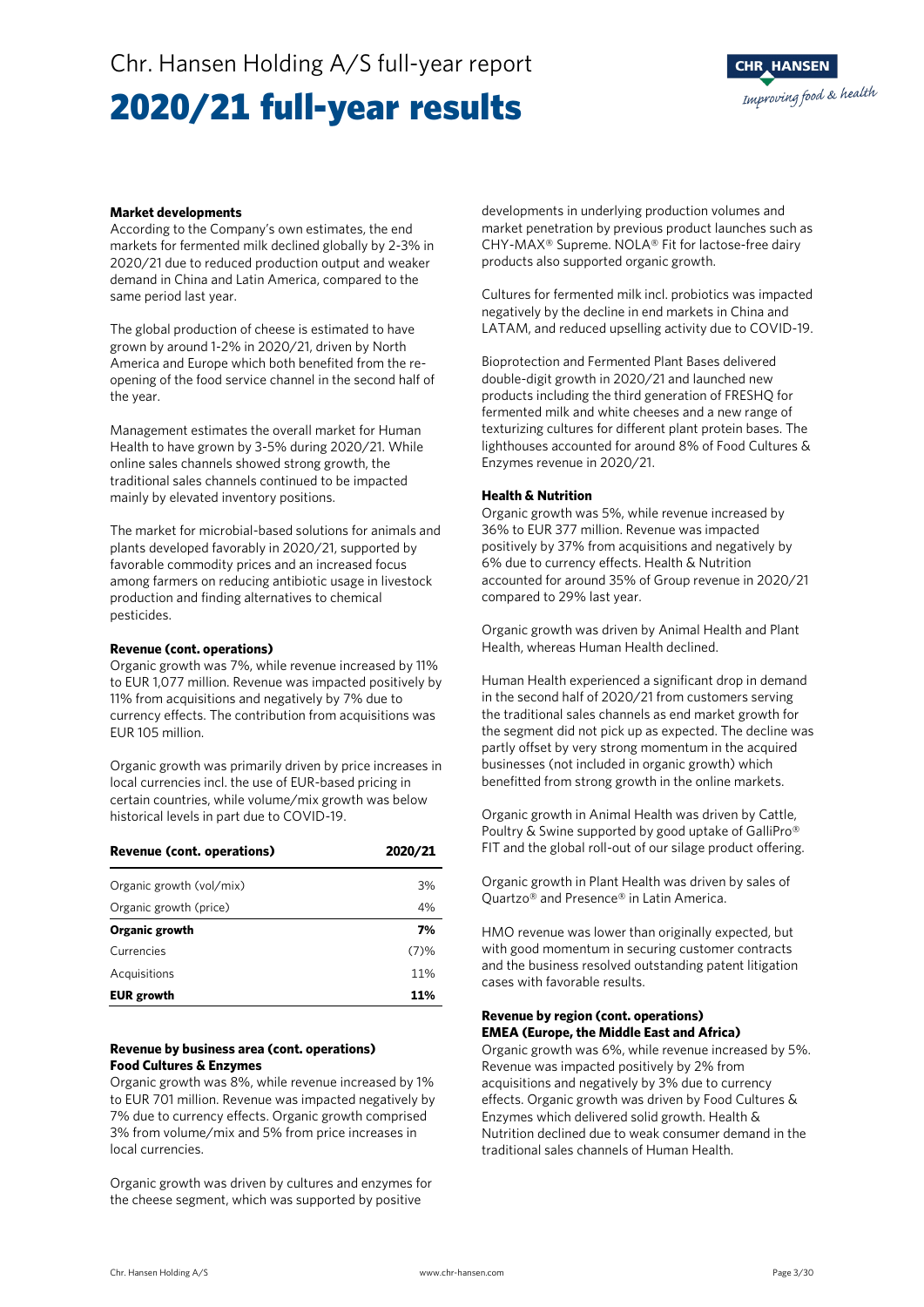## 2020/21 full-year results



#### **North America**

Organic growth was 6%, while revenue increased by 16%. Revenue was impacted positively by 19% from acquisitions and negatively by 8% due to currency effects. Organic growth was driven by Food Cultures & Enzymes and Animal Health, while Human Health declined. This was partly offset by the acquired businesses (not included in organic growth).

#### **APAC (Asia-Pacific)**

Organic growth was negative by 3%, while revenue increased by 19%. Revenue was impacted positively by 22% from acquisitions. The decline was driven by lower production and weaker demand for yogurt in China, while Health & Nutrition delivered solid growth.

#### **LATAM (Latin America)**

Organic growth was 26%, while revenue increased by 8%. Revenue was impacted positively by 1% from acquisitions and negatively by 19% due to currency effects. Organic growth was driven by Food Cultures & Enzymes and Health & Nutrition. EUR-based pricing accounted for approximately half of the organic growth.

#### **Gross profit (cont. operations)**

Gross profit was EUR 613 million, up 5% on 2019/20. The gross margin decreased by 3.3 percentage points to 56.9%, due to a more than 3 percentage point negative impact from acquisitions. Production efficiencies were offset by a negative impact from currency, product mix and higher freight costs.

#### **Operating expenses (% of revenue, cont. operations)**

Operating expenses totaled EUR 315 million (29.3%), compared to EUR 257 million (26.5%) in 2019/20.

| <b>EUR million</b>                   | YTD<br>2020/21 | YTD<br>2019/20 |
|--------------------------------------|----------------|----------------|
| R&D expenses (P&L)                   | 90.1           | 76.2           |
| - Amortization                       | 7.6            | 6.9            |
| - Impairment                         | 2.0            | 3.1            |
| + Capitalization                     | 10.8           | 11.8           |
| <b>R&amp;D expenditures incurred</b> | 91.3           | 78.0           |

Total R&D expenditures amounted to EUR 91 million (8.5%), compared to EUR 78 million (8.0%) in 2019/20.

Sales & marketing expenses amounted to EUR 155 million (14.4%), compared to EUR 135 million (13.9%) in 2019/20. The increase in cost level from the acquisitions was partly offset by reduced travel expenses due to COVID-19 travel restrictions.

Administrative expenses amounted to EUR 73 million (6.8%), compared to EUR 53 million (5.5%) in 2019/20. The increase in cost level was primarily driven by acquisitions.

Net other operating income/expenses was an income of EUR 3 million, compared to EUR 8 million last year, as 2019/20 was impacted by the single-line consolidation of UAS Labs and a favorable ruling in a VAT dispute case.

#### **EBITDA before special items (cont. operations)**

EBITDA before special items amounted to EUR 399 million, compared to EUR 401 million in 2019/20. The impact from acquisitions was EUR 17 million, compared to EUR 4 million in 2019/20. The EBITDA margin before special items (incl. acquisitions) was 37.1%, down 4.2 percentage point from 2019/20.

The underlying EBITDA margin before special items and excluding acquisitions would have been 39.3%, compared to 41.0% in 2019/20. The decrease was mainly driven by investments into R&D activities and a negative currency impact.

#### **Operating profit (EBIT) before special items (cont. operations)**

EBIT before special items amounted to EUR 298 million, compared to EUR 327 million in 2019/20, a decrease of 9%. The EBIT margin before special items was 27.7%, down from 33.7% in 2019/20.

The underlying EBIT margin before special items (excl. acquisitions) would have been 31.4%, compared to 33.6% in 2019/20. The decrease was due to the lower EBITDA margin, and an increase in depreciation and amortization.

In Food Cultures & Enzymes, EBIT before special items amounted to EUR 224 million, compared to EUR 238 million in 2019/20. The EBIT margin before special items was 32.0%, down 2.3 percentage points from 34.3% last year, primarily due to product mix and a negative currency impact that offset production efficiencies.

In Health & Nutrition, EBIT before special items amounted to EUR 75 million, compared to EUR 89 million in 2019/20. The EBIT margin before special items was 19.8%, down 12.4 percentage points on 2019/20 mainly due to the acquisitions. Excluding the acquisitions, the underlying EBIT margin before special items for Health & Nutrition was 30.0% compared to 31.9%, mainly driven by a negative currency impact.

#### **Special items (cont. operations)**

Special items were an expense of EUR 22 million compared to an expense of EUR 14 million in 2019/20, and the increase in expenses was primarily driven by costs in relation to the carve-out process of Natural Colors and the acquisition of Jennewein.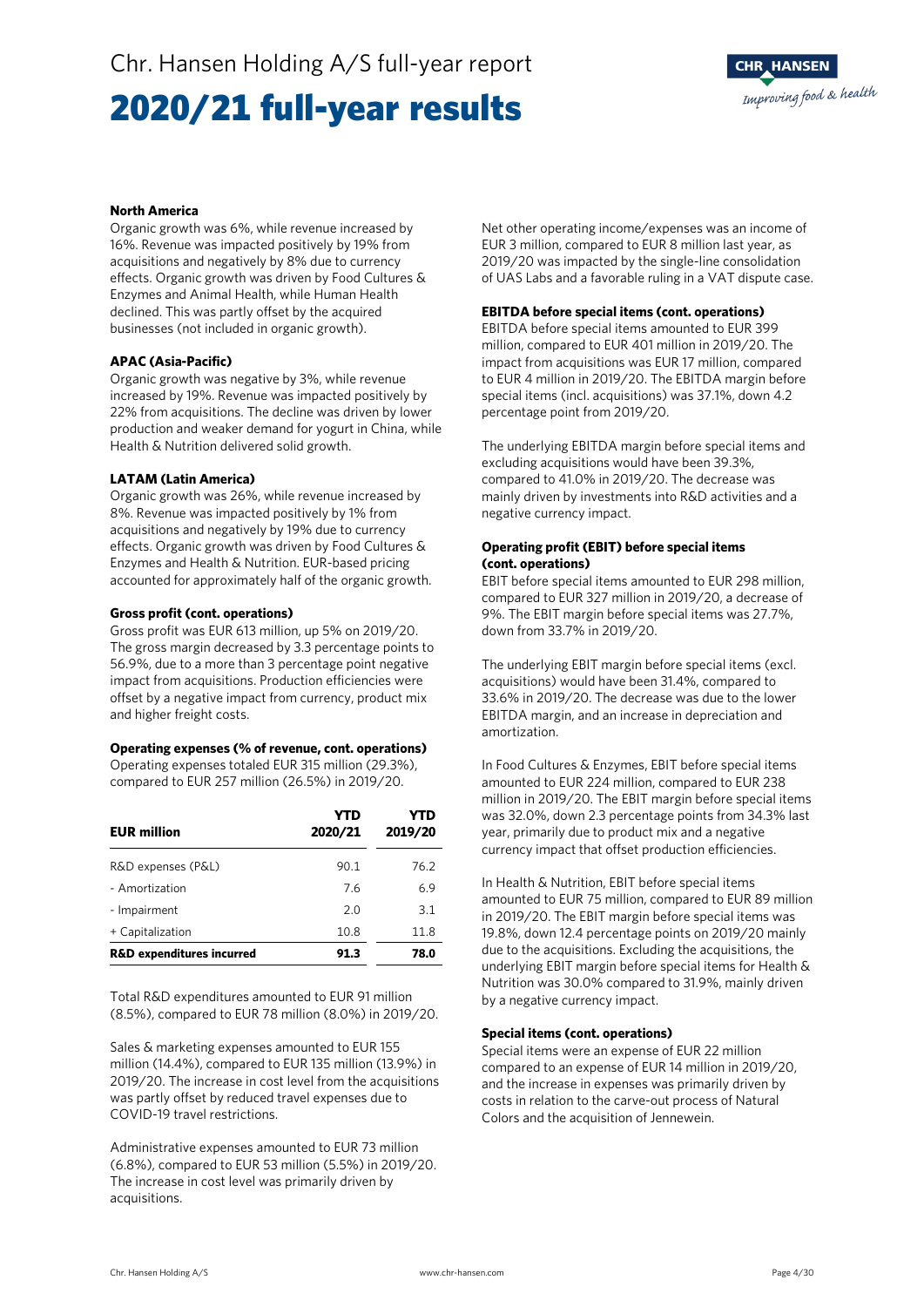#### **Operating profit (EBIT, cont. operations)**

EBIT amounted to EUR 276 million, compared to EUR 313 million in 2019/20. The EBIT margin was 25.6%, compared to 32.3% in 2019/20. Adjusted for acquisitions, the EBIT margin would have been 29.1%.

#### **Net financials, share of JV and tax (cont. operations)**

Net financial items amounted to EUR 23 million, compared to EUR 14 million in 2019/20. Net interest expenses were EUR 22 million (incl. EUR 3 million due to IFRS 16 Leases), up from EUR 13 million in 2019/20.

The net impact from exchange rate adjustments was negative at EUR 1 million, in line with 2019/20.

The Bacthera JV produced a EUR 7 million loss to Chr. Hansen, compared to a loss of EUR 4 million in 2019/20.

Income taxes amounted to EUR 48 million, equivalent to an effective tax rate of 19.6%, compared to EUR 64 million and 21.7%, respectively, in 2019/20. The lower tax rate was due to a non-recurring impact from acquisitions.

#### **Profit for the year from continuing operations**

Profit from continuing operations for the year decreased to EUR 199 million from EUR 232 million in 2019/20.

#### **Profit from discontinued operations**

Profit from the divested business of Natural Colors amounted to EUR 647 million, compared to EUR 13 million in 2019/20. The increase was due to the EUR 638 million gain on the divestment of Natural Colors.

#### **Profit for the year**

Profit for the year amounted to EUR 845 million compared to EUR 245 million in 2019/20.

#### **Assets (Group)**

At August 31, 2021, total assets amounted to EUR 3,114 million, compared to EUR 2,854 million a year earlier. The increase was mainly due to the acquisitions of HSO Health Care, UAS Labs and Jennewein, and investments in the microbial production platform, partly offset by the divestment of the Natural Colors business.

Total non-current assets amounted to EUR 2,685 million, compared to EUR 2,247 million at August 31, 2020. Goodwill and intangible assets increased by EUR 299 million, while property, plant and equipment increased by EUR 127 million.

Total current assets amounted to EUR 429 million, compared to EUR 405 million at August 31, 2020. Inventories increased by EUR 12 million, or 9%, and trade receivables increased by EUR 43 million, or 30%. Cash decreased by EUR 41 million to EUR 55 million. For more information, see note 2.1 in the Annual Report.

#### **Net working capital (Group)**

Net working capital was EUR 190 million, compared to EUR 208 million in 2019/20 (of which EUR 166 million was from continuing operations). Net working capital amounted to 17.6% of revenue compared to 17.1% in 2019/20 for continuing operations. The change in net working capital for continuing operations was mainly driven by a EUR 43 million, or 30% increase in trade receivables, part of which was due to the acquisitions of UAS Labs and Jennewein. This was partly offset by higher trade payables, which were up by EUR 31 million, or 31%, while inventories increased by EUR 12 million, or 9%.

#### **Equity (Group)**

Total equity amounted to EUR 1,626 million at August 31, 2021, compared to EUR 893 million a year earlier. Following the divestment of Natural Colors, Chr. Hansen paid out an extraordinary dividend of EUR 116 million, equal to a normalized ordinary dividend for 2019/20.

#### **Net debt (Group)**

Net interest-bearing debt amounted to EUR 898 million, or 2.3x EBITDA before special items, compared to EUR 1,345 million, or 3.1x EBITDA before special items, at August 31, 2020.

#### **Return on invested capital (ROIC, cont. operations)**

The return on invested capital excluding goodwill was 24.8%, compared to 33.6% in 2019/20. The decrease was driven by the acquisitions of UAS Labs and Jennewein. Invested capital excluding goodwill from continuing operations increased to EUR 1,303 million, compared to EUR 1,098 million at August 31, 2020.

The return on invested capital including goodwill was 11.6%, compared to 16.5% in 2019/20. Invested capital including goodwill from continuing operations increased to EUR 2,793 million, compared to EUR 2,347 million at August 31, 2020. For more information, see note 2.1 in the Annual Report.

#### **Cash flow (Group)**

Cash flow from operating activities was EUR 311 million compared to EUR 365 million in 2019/20. The operating cash flow from continuing operations was EUR 328 million, which was in line with 2019/20 (EUR 330 million), as a lower contribution from the operating profit adjusted for non-cash items, higher interest paid and a negative impact from working capital was offset by lower taxes paid partly due to to a non-recurring impact from acquisitions. Cash flow from discontinued operations was an outflow of EUR 17 million, compared to a positive contribution of EUR 35 million last year.

Cash flow used for operational investing activities was EUR 159 million (of which EUR 154 million, or 14% of revenue, was from continuing operations), compared to EUR 140 million in 2019/20 (of which EUR 119 million, or 12% of revenue, was from continuing operations). The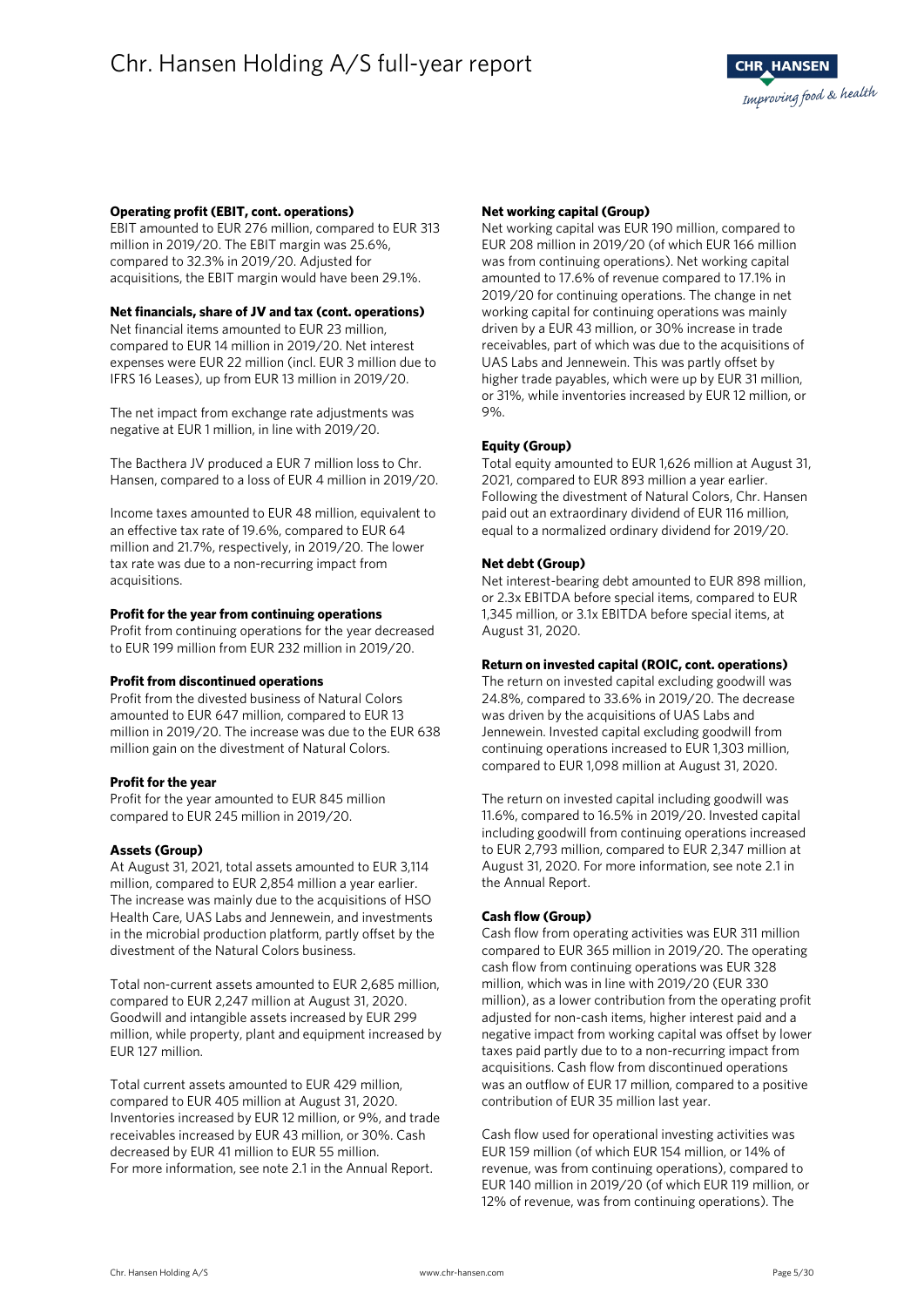### Chr. Hansen Holding A/S full-year report



increase in spending was driven by the acquisition of the Kalundborg, Denmark site for HMO production, investments across the microbial platform and insourcing of packaging capacity for Human Health in North America.

Free cash flow before special items, acquisitions and divestments was EUR 184 million (of which EUR 196 million was from continuing operations, while discontinued operations resulted in an outflow of EUR 12 million), compared to EUR 245 million in 2019/20 (of which EUR 225 million was from continuing operations).

The free cash flow before special items, acquisitions and divestments of EUR 196 million from continuing operations was higher than the full-year outlook, mainly driven by the timing of certain payables.

Investments and loans to associates amounted to EUR 15 million compared to EUR 11 million in 2019/20, and represented investments in the Bacthera JV.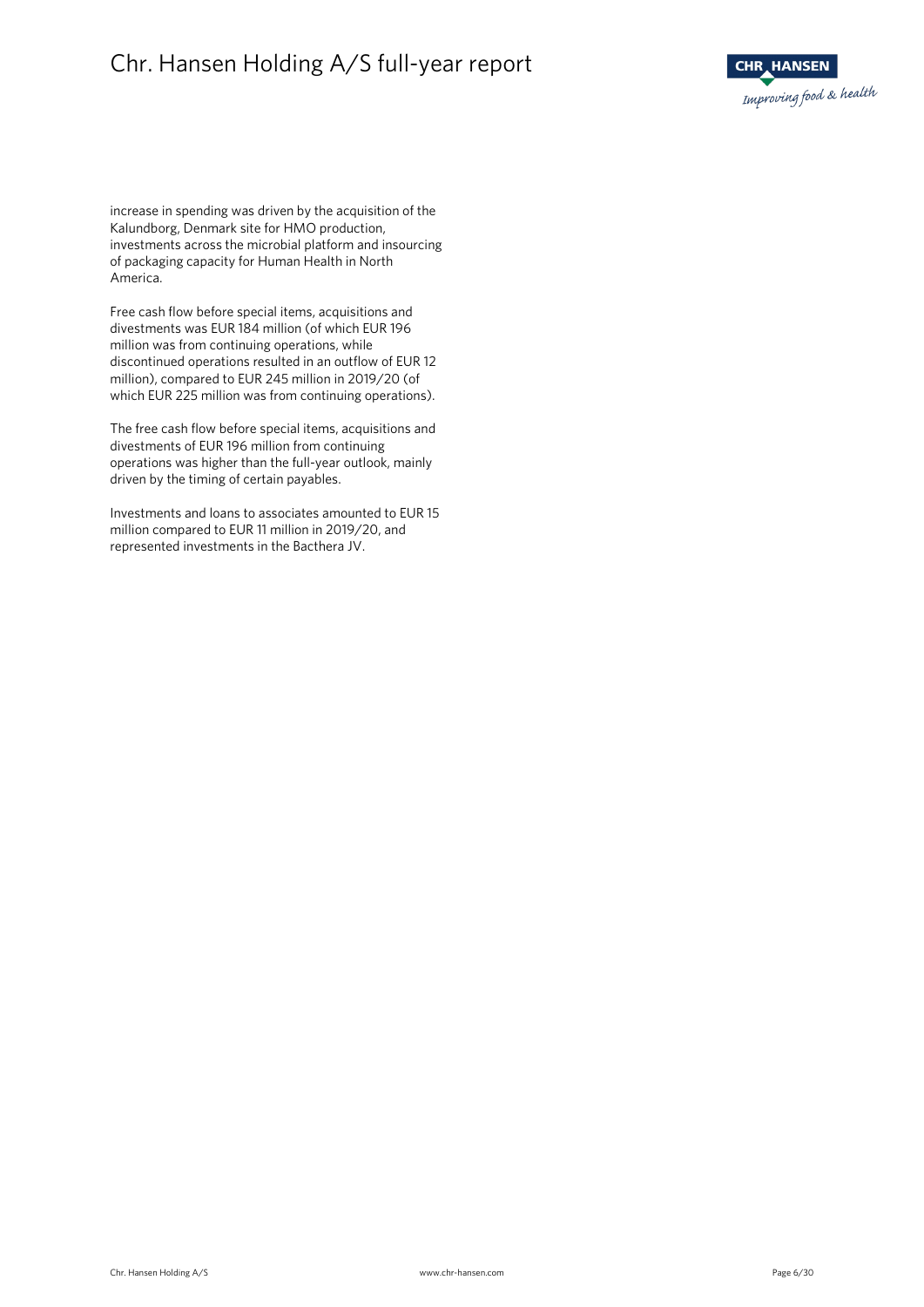## Q4 2020/21 results

#### **Revenue (cont. operations)**

Organic growth was 6%, while revenue increased by 15% to EUR 293 million. Revenue was impacted positively by 12% from acquisitions and negatively by 3% due to currency effects. The contribution from acquisitions reached EUR 32 million.

Organic growth was primarily driven by volume growth in Food Cultures & Enzymes and to a lesser extent by price increases in local currencies incl. the use of EURbased pricing in certain countries.

| <b>Revenue (cont. operations)</b> | V4<br>2020/21 |  |  |  |
|-----------------------------------|---------------|--|--|--|
| Organic growth (vol/mix)          | 4%            |  |  |  |
| Organic growth (price)            | 2%            |  |  |  |
| Organic growth                    | 6%            |  |  |  |
| Acquisitions                      | 12%           |  |  |  |
| Currencies                        | (3%)          |  |  |  |
| <b>EUR</b> growth                 | 15%           |  |  |  |

#### **Revenue by business area (cont. operations) Food Cultures & Enzymes**

Organic growth was 10%, while revenue increased by 7% to EUR 186 million. Revenue was impacted negatively by 3% due to currency effects. Organic growth comprised 8% from volume/mix and 2% from price increases in local currencies.

Organic growth was driven by volume growth across both the dairy and the meat segments, supported by positive developments in underlying production volumes in Cheese, penetration by previous product launches, enzymes for lactose-free dairy products, and a continued reduced negative impact from China.

Bioprotective cultures delivered double-digit growth, driven by meat and cheese. Fermented plant-based products delivered solid growth. Customer interest in both bioprotection and fermented plant bases remained strong.

#### **Health & Nutrition**

Organic growth was negative by 4%, while revenue increased by 33% to EUR 107 million. Revenue was impacted positively by 39% from acquisitions and negatively by 2% due to currency effects.

Organic growth was driven by Animal Health and Plant Health, whereas Human Health declined.

Human Health experienced a significant drop in demand in Q4 2020/21 from customers serving the traditional sales channels. The decline was partly offset outside organic growth by good momentum in the acquired UAS Labs business, though at a lower level than during the

first nine months due to limited access to certain raw materials.

Organic growth in Animal Health was driven by Cattle, Poultry & Swine. Organic growth in Plant Health was driven by Quartzo® and Presence® in Latin America. In October 2021 Plant Health announced a new partnership with UPL Ltd., a global provider of sustainable agriculture products & solutions.

HMO delivered revenue in line with expectations and showed good progress in securing customer contracts and the business favorably resolved outstanding patent litigation cases.

#### **Revenue by region (cont. operations) EMEA (Europe, Middle East and Africa)**

Organic growth was 11%, while revenue increased by 12%. Revenue was impacted positively by 4% from acquisitions and negatively by 3% due to currency effects.

Organic growth was driven by strong growth in Food Cultures & Enzymes, while Health & Nutrition declined due to weaker consumer demand in the traditional sales channels for Human Health, whereas Animal Health showed strong growth.

#### **North America**

 $\sim$ 

Organic growth was 4%, while revenue increased by 26%. Revenue was impacted positively by 25% from acquisitions and negatively by 3% due to currency effects. Organic growth was driven by strong growth in Food Cultures & Enzymes and Animal Health. Human Health declined as customers with large exposure to traditional sales channels reduced their orders to bring down elevated inventory levels and respond to reduced demand.

#### **APAC (Asia-Pacific)**

Organic growth was negative by 10%, while revenue increased by 9%. Revenue was impacted positively by 19% from acquisitions. The negative organic growth was driven by Human and Animal Health which was up against a demanding comparable, while the decline in Food Cultures & Enzymes was lower than in the first nine months of 2020/21.

#### **LATAM (Latin America)**

Organic growth was 15%, while revenue increased by 10%. Revenue was impacted positively by 1% from acquisitions and negatively by 6% due to currency effects. Organic growth was driven by Health & Nutrition, while the organic growth in Food Cultures & Enzymes was impacted by end-market decline and a reduced impact from EUR-based pricing compared to the first nine months of 2020/21.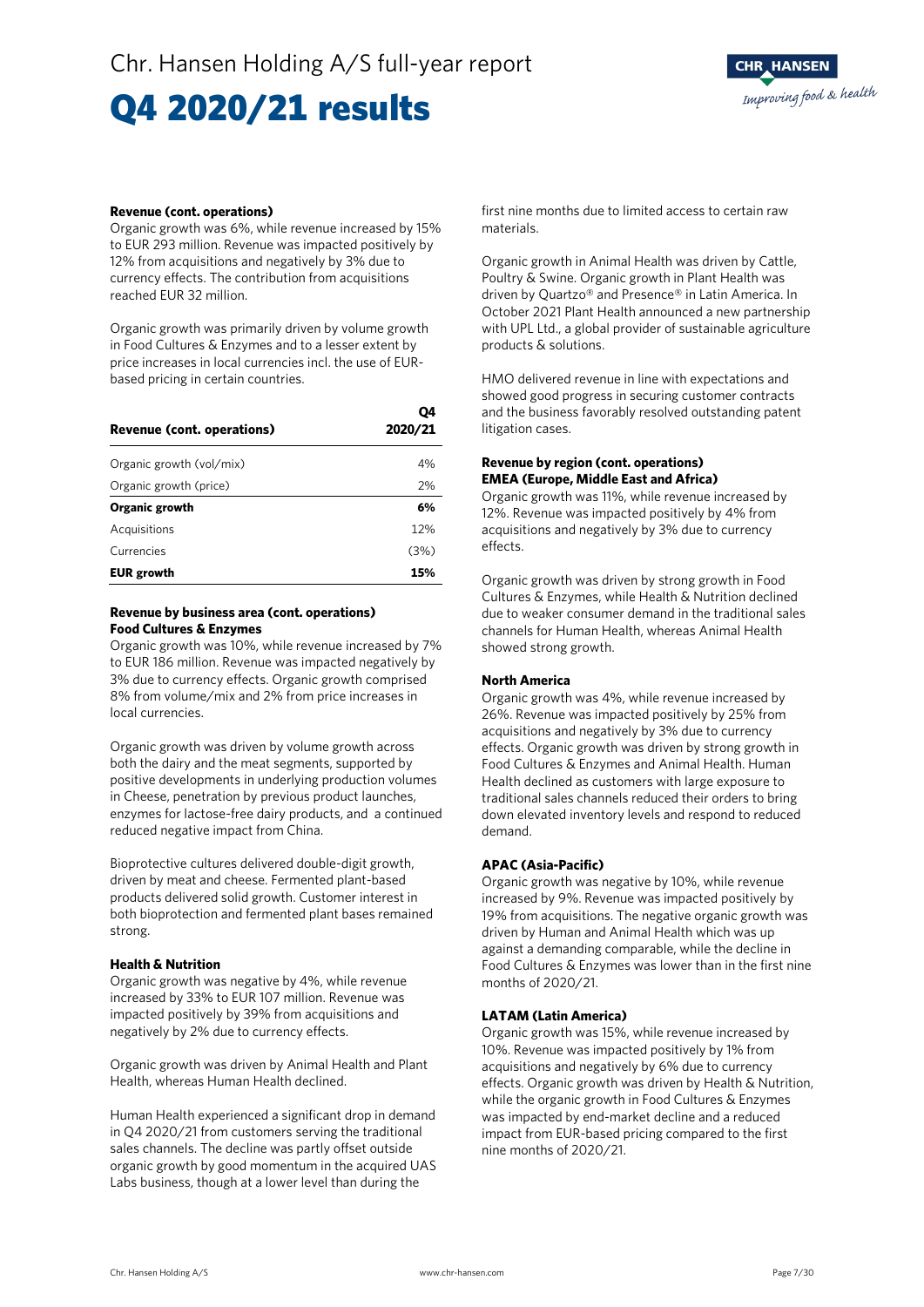### Q4 2020/21 results



#### **Gross profit (cont. operations)**

Gross profit was EUR 169 million, up from EUR 157 million in Q4 2019/20. The gross margin decreased by 3.8 percentage points to 57.8%, due to a 4 percentage point negative impact from acquisitions. Production efficiencies were offset mainly by a negative impact from product mix.

#### **Operating expenses (% of revenue, cont. operations)**

Operating expenses totaled EUR 85 million (29.0%), compared to EUR 59 million (23.2%) in Q4 2019/20. The increase was driven by acquisitions, increased activity due to the gradual re-opening following COVID-19, and the positive one-off impact last year from the single-line consolidation of UAS Labs and a favorable ruling in a VAT dispute case in Brazil.

#### **EBITDA before special items (cont. operations)**

EBITDA before special items amounted to EUR 112 million, including a positive contribution from acquisitions of EUR 5 million, compared to EUR 121 million in 2019/20. The reported EBITDA margin before special items (incl. acquisitions) was 38.1%, down 9.5 percentage points from 2019/20, in part due to recognition of the acquired businesses.

The underlying EBITDA margin excluding the acquisitions, would have been 40.8%, compared to 46.5% in 2019/20. The decrease was mainly driven by the increased activity during Q4 in both Health & Nutrition and Food Cultures & Enzymes, and the favorable ruling in a VAT dispute last year.

#### **Operating profit (EBIT) before special items (cont. operations)**

EBIT before special items amounted to EUR 84 million, compared to EUR 98 million in Q4 2019/20, a decrease of 14%. The EBIT margin before special items was 28.8%, down from 38.4% in Q4 2019/20, in part due to recognition of the acquired businesses.

The Q4 underlying EBIT margin excluding the acquisitions would have been 32.6% compared to 38.2% last year. The decrease was partly due to positive one-off effects last year and increased activity levels.

In Food Cultures & Enzymes, EBIT before special items amounted to EUR 61 million, compared to EUR 67 million in Q4 2019/20. The EBIT margin before special items was 33.0%, down 5.4 percentage points from Q4 2019/20. Production efficiencies and scalability benefits were more than offset by a return to more normal cost levels post COVID-19, a negative impact from product mix, higher scrap and an impairment loss. Excluding last year's positive one-off from a VAT dispute in Brazil, the margin decline would have been 4 percentage points.

In Health & Nutrition, EBIT before special items amounted to EUR 23 million, compared to EUR 31 million in Q4 2019/20. The EBIT margin before special items

was 21.6% in Q4 2020/21, compared to 38.3% last year and impacted by the acquired businesses. Excluding the acquistions, the underlying EBIT margin before special items for Health & Nutrition was 32.1% compared to 37.5% last year, down 5.4 percentage points due to a return to more normal cost levels post COVID-19 and the negative volume growth.

#### **Special items (cont. operations)**

Special items were nil, compared to EUR 9 million in Q4 2019/20.

#### **Operating profit (EBIT, cont. operations)**

EBIT from continuing operations decreased by 5% to EUR 84 million, compared to EUR 89 million in Q4 2019/20. The EBIT margin was 28.7%, compared to 35.0% in Q4 2019/20.

#### **Net financials, share of JV and tax (cont. operations)**

Net financial expenses amounted to EUR 6 million, compared to EUR 4 million in Q4 2019/20. The Bacthera JV produced a EUR 2 million loss to Chr. Hansen, compared to a loss of EUR 1 million in Q4 2019/20. Income taxes were EUR 9 million, compared to EUR 16 million in Q4 2019/20.

#### **Profit for the period from continuing operations**

Profit for the period decreased by 1% to EUR 67 million, compared to EUR 68 million in Q4 2019/20.

#### **Profit from discontinued operations**

The divested business of Natural Colors generated an income of EUR 2 million, compared to a loss of EUR 1 million in 2019/20. The income related to the gain on the divestment of Natural Colors.

#### **Profit for the period**

Profit for the period increased by 5% to EUR 69 million from EUR 66 million in Q4 2019/20.

#### **Cash flow**

Cash flow from continued operating activities was EUR 135 million, compared to EUR 124 million (EUR 142 million including discontinued operations) in Q4 2019/20. The improvement in continuing operations was related to a positive change in working capital, partly offset by higher taxes paid.

Cash flow used for continued operational investing activities was EUR 59 million, or 20.0% of revenue compared to EUR 51 million (EUR 60 million including discontinued activities) in Q4 2019/20. The spend was related to investments in the microbial platform incl. insourcing of packaging capacity for Human Health in North America.

Free cash flow before special items and acquisitions was EUR 77 million from continuing operations, compared to EUR 81 million in Q4 2019/20 (EUR 97 million including discontinued operations).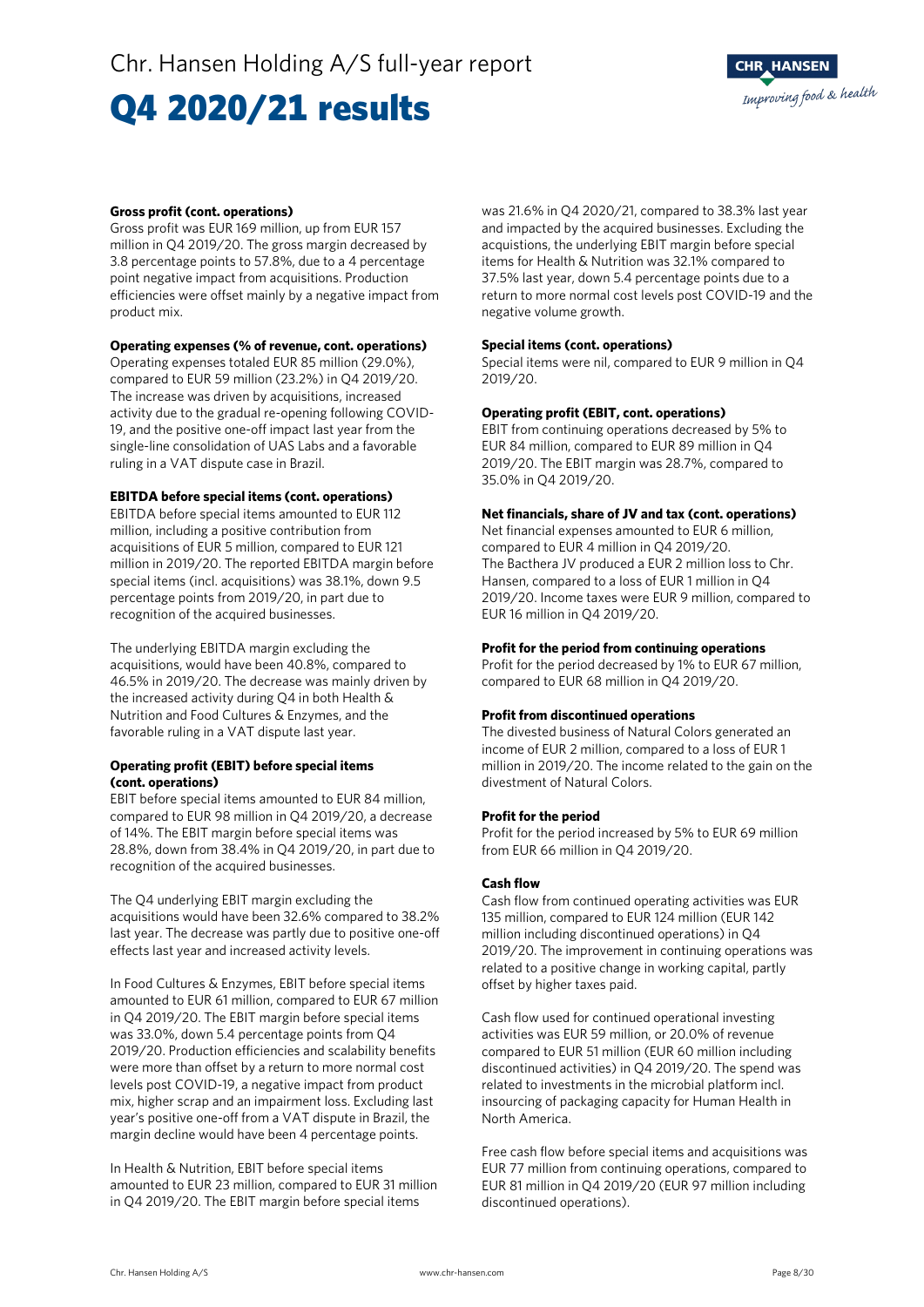

### Outlook for 2021/22 & long-term financial ambitions

#### **OUTLOOK 2021/22**

### **Assumptions**

The outlook is based on the following assumptions:

- Constant currencies
- No acquisitions
- The current political and economic environment

Changes in the political and macroeconomic climate including continued COVID-19 related disruptions, development of raw material and other input costs might impact the outlook.

#### **Organic revenue growth**

Considering the high macroeconomic uncertainty and continued COVID-19 related disruptions, we expect organic growth for 2021/22 in the range of 5-8%.

Food Cultures & Enzymes is expected to deliver solid mid-single-digit organic growth throughout the year, despite an insignificant contribution from EUR-based pricing.

Organic growth in Health & Nutrition is expected to be supported by the businesses acquired in 2020. Growth is expected to be volatile across quarters with Human Health impacted by the current challenges incl. limited access to specific raw materials in the first part of the year.

#### **EBIT margin before special items**

EBIT margin before special items is expected to be 27- 28% as cost synergies from the probiotics acquisitions and production efficiencies will be offset by continued ramp-up of activities post COVID-19, investments into the HMO business, and inflationary pressure on certain raw material and input costs.

#### **Free cash flow before special items**

Free cash flow before special items is expected to be around EUR 140-170 million as improved operating profit is expected to be more than offset by a significant increase in taxes paid as 2020/21 was impacted by acquisitions. The free cash flow outlook assumes a CAPEX level in line with 2020/21.

#### **Sensitivity**

Chr. Hansen is a global company serving more than 140 countries through subsidiaries in more than 30 countries.

The most significant currency exposure relates to USD, which accounts for around 35% of revenue, while exposure to other currencies is more modest. A 5% decrease in the EUR/USD exchange rate would impact revenue measured in EUR negatively by around EUR 20 million.

Organic revenue growth is sensitive to exchange rate fluctuations in currencies for which Chr. Hansen applies a EUR-based pricing model.

The EBIT margin is also sensitive to exchange rate fluctuations. Production in the US only partly offsets the impact on revenue from changes in the EUR/USD exchange rate. Therefore, the relative EBIT exposure is higher than the revenue exposure. A 5% decrease in the EUR/USD exchange rate would impact EBIT negatively by roughly two thirds of the revenue impact.The sensitivity also applies to the free cash flow.

The use of currency hedging of balance sheet exposures and future cash flows is described in note 4.3 to the Consolidated Financial Statements 2020/21.

#### **LONG-TERM FINANCIAL AMBITIONS**

Chr. Hansen remains committed to delivering industryleading profitable growth and a strong cash flow with focus on spending discipline and capital efficiency.

The financial ambitions have been updated to reflect the divestment of Natural Colors and the acquisition of Jennewein (HMO).

From 2020/211 to 2024/25, Chr. Hansen aims to deliver:

#### **Organic revenue growth**

Mid- to high single-digit organic growth, averaged over the period. Unchanged from announcement of August 24, 2020.

#### **EBIT margin before special items**

An increase in EBIT margin before special items over the period. The improvement is expected to be based on efficiency gains, scalability benefits and acquisition synergies that will be partly reinvested into the business (previously increase in EBIT margin before special items, before portfolio changes and currency impacts).

#### **Free cash flow before special items**

Average growth in free cash flow before special items exceeding the average growth in EBIT before special items. The investment into HMO capacity will be phased in line with the development of the business (previously average growth in free cash flow before acquisitions and special items exceeding the average growth in absolute EBIT before acquisitions and special items).

#### **Assumptions**

The financial ambition is based on constant currencies and does not take future acquisitions or divestments into account. The financial ambition is also based on the current political and economic environment and projections, and any changes may impact the ambitions.

1) 2020/21 free cash flow baseline adjusted for acquisition-related impact on taxes paid of approx. EUR 45 million.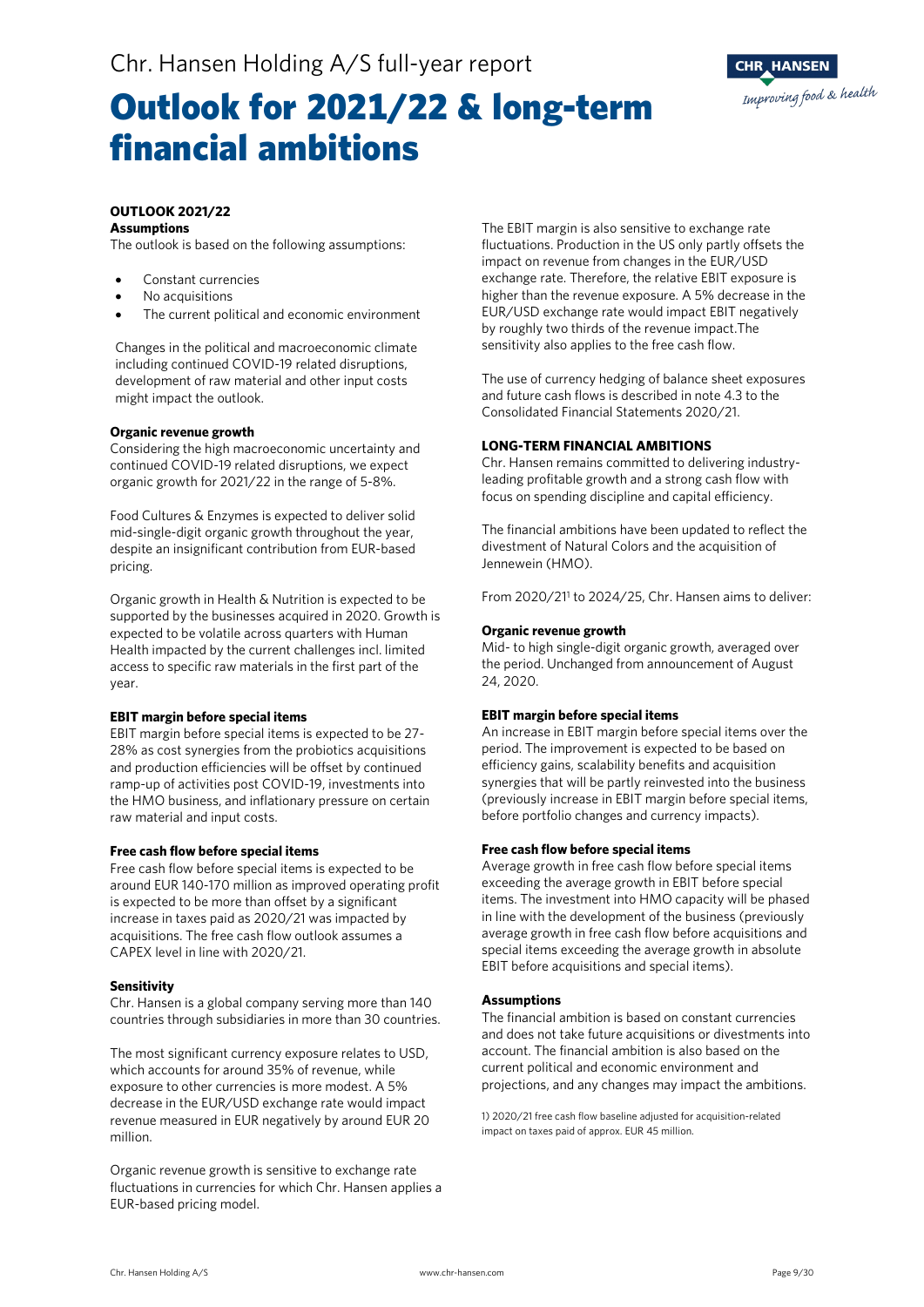### Chr. Hansen Holding A/S full-year report

### Additional information

### **CHR HANSEN** Improving food & health

#### **Long-term incentive program**

Pursuant to the Company's Remuneration Policy, the Board of Directors has approved the annual grant of matching share rights to the Company's Executive Board and other members of the Corporate Leadership Team.

Under the program, the participants are required to acquire a number of existing shares in Chr. Hansen Holding A/S (investment shares) and retain ownership of such shares for a predefined holding period of three (3) years (the holding period). Upon expiration of the holding period and subject to fulfillment of certain predefined performance targets, the participants will be entitled to receive up to seven and a half (7.5) additional shares in Chr. Hansen Holding A/S (matching shares) per investment share against no consideration.

The defined performance targets are related to developments in organic growth, EBIT and Total Shareholder Return, all defined as the relative return compared to a predefined group of peer companies.

The total maximum number of matching shares which the participants will be eligible to receive based on the grants made is 57,000. The theoretical market value of the grants amounts to EUR 2.5 million based on the likely degree of achievement of the performance targets, i.e. 4.64 matching shares per investment share with three (3) years of estimated dividends of 1.5% per year deducted.

#### **Short-term incentive program**

The Board of Directors has approved the annual shortterm incentive program comprising of up to 160,000 restricted share units (RSUs) for around 170 key employees. Receipt of the RSUs is subject to specified KPIs and criteria supporting performance and retention, including financial performance indicators (organic growth, EBIT before special items, and free cash flow before acquisitions and special items). Upon grant, the RSUs will vest after a period of two (2) years after which participants may receive one (1) share in the Company per RSU.

The Board of Directors has authorized a pool of 10,000 RSUs to be applied for retention and/or performancebased incentives to selected employees in managerial positions and other key employees. RSUs granted under this pool are subject to two or three years' performance/retention vesting periods. The aggregate theoretical market value of the above grants is EUR 12.2 million, applying the principles described in the Group's annual report in note 5.1.

More information about management and Board of Directors' remuneration can be found in the Remuneration Report 2020/21.

#### **Conference call**

Chr. Hansen will host a conference call on October 14, 2021 at 10:00 am CET. The conference call can be accessed via the Company's website, [www.chr-hansen.com.](http://www.chr-hansen.com/)

For further information, please contact:

Anders Mohr Christensen, VP Group Strategy & IR +45 25 15 23 64

Annika Stern, Senior Investor Relations Manager +45 23 99 23 82

#### **FINANCIAL CALENDAR 2021/2022**

October 12, 2022 Annual Report 2021/22 November 23, 2022 Annual General Meeting 2022

November 24, 2021 Annual General Meeting 2021 January 13, 2022 Interim Report Q1 2021/22 April 6, 2022 Interim Report Q2 2021/22 July 7, 2022 Interim Report Q3 2021/22

#### **Company information**

Chr. Hansen Holding A/S Bøge Allé 10-12 2970 Hørsholm Denmark Tel. +45 45 74 74 74 www.chr-hansen.com Company reg. no.: 28318677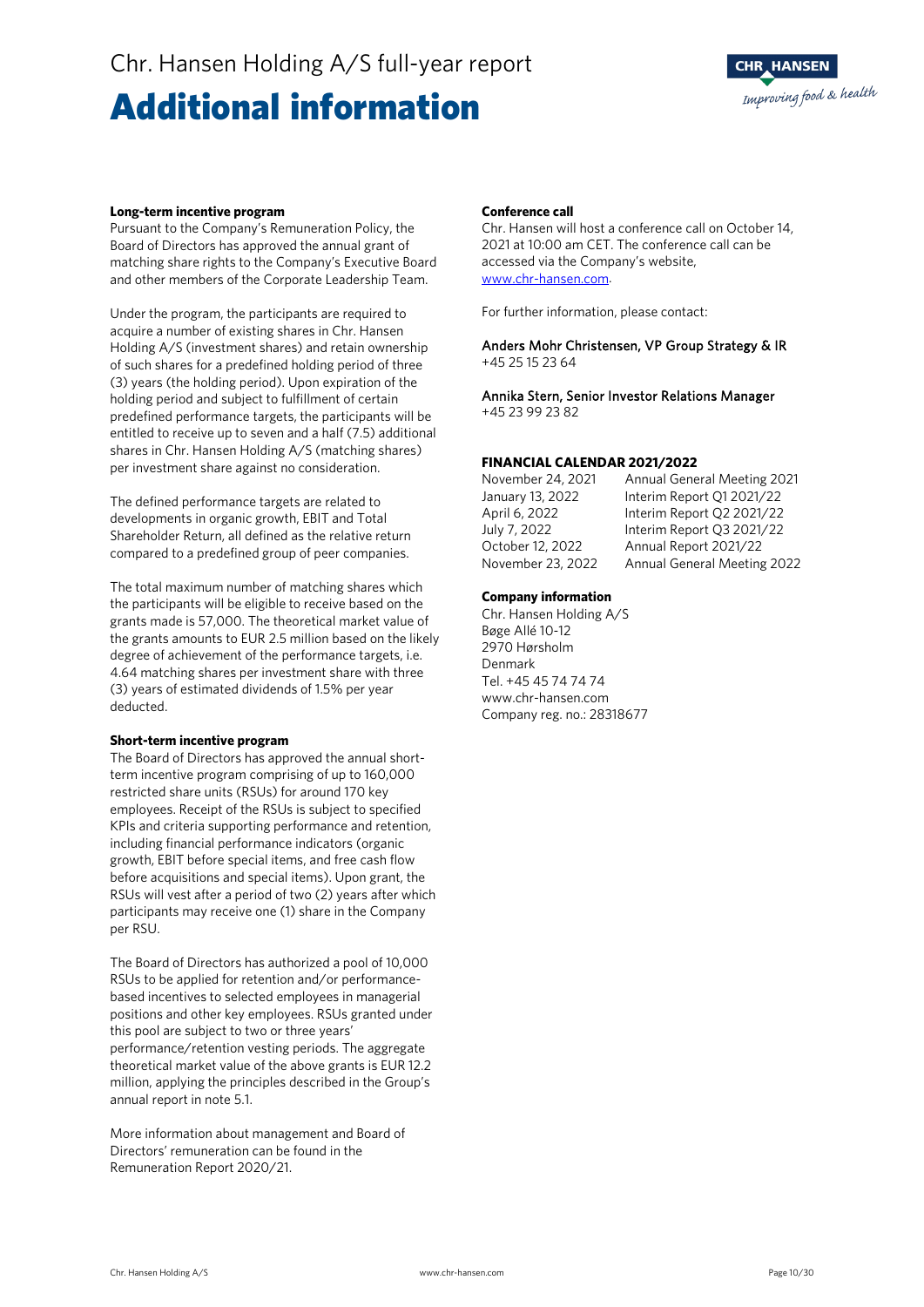#### **Forward-looking statements**

This report contains forward-looking statements that reflect management's current views with respect to certain future events and potential financial performance. Forward-looking statements are other than statements of historical facts. The words "believe," "expect," "anticipate," "intend," "estimate," "outlook," "will," "may," "continue," "should" and similar expressions identify forward-looking statements.

Forward-looking statements include statements regarding: objectives, goals, strategies, outlook and growth prospects; future plans, events or performance and potential for future growth; liquidity, capital resources and capital expenditures; economic outlook and industry trends; developments of the Company's markets; the impact of regulatory initiatives; and the strength of competitors. The forward-looking statements in this report are based upon various assumptions, many of which are based, in turn, upon further assumptions, including without limitation, management's examination of historical operating trends, data contained in records and other data available from third parties.

Although the Company believes that these assumptions were reasonable when made, these assumptions are inherently subject to significant known and unknown risks, uncertainties, contingencies and other important factors which are difficult or impossible to predict and may be beyond our control. Such risks, uncertainties, contingencies and other important factors could cause the actual results of the Company or the industry to differ materially from those results expressed or implied in this report by such forward-looking statements.

The information, opinions and forward-looking statements contained in this report speak only as at the date of this report, and are subject to change without notice. The Company and its respective agents, employees or advisors do not intend to, and expressly disclaim any duty, undertaking or obligation to, make or disseminate any supplement, amendment, update or revision to any of the information, opinions or forward-looking statements contained in this report to reflect any change in events, conditions or circumstances beyond what is required by applicable law or applicable stock exchange rules and regulations.

#### **About Chr. Hansen**

Chr. Hansen is a global, differentiated bioscience company that develops natural ingredient solutions for the food, nutritional, pharmaceutical and agricultural industries. At Chr. Hansen we are uniquely positioned to drive positive change through microbial solutions. We have worked for over 145 years to enable sustainable agriculture, cleaner labels and healthier living for more people around the world. Our microbial and fermentation technology platforms, including our broad and relevant collection of around 40,000 microbial strains, have game-changing potential. Matching customer needs and global trends we continue to unlock the power of good bacteria to respond to global challenges such as food waste, global health and the overuse of antibiotics and pesticides. As the world's most sustainable food ingredients company, we touch the lives of more than 1 billion people every day. Driven by our legacy of innovation and curiosity to pioneer science, our purpose – To grow a better world. Naturally. – is at the heart of everything we do.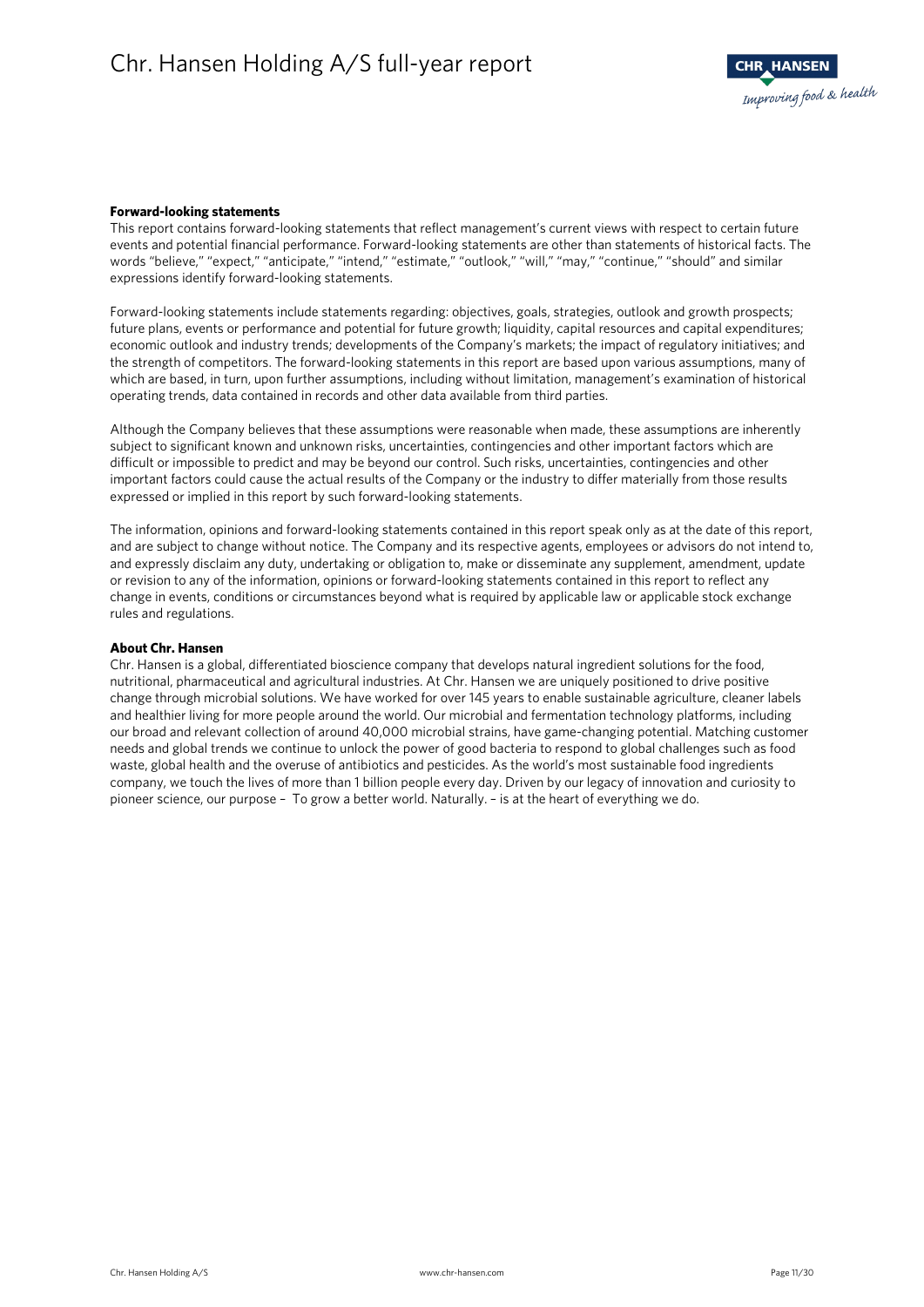

### Statement of the Board of Directors and Executive Board

Today, the Board of Directors and Executive Board considered and approved the audited Consolidated Financial Statements in the Annual Report of Chr. Hansen Holding A/S for the financial year ended August 31, 2021.

The Board of Directors and Executive Board also approved this unaudited Statement of Results containing financial information for Q4 20/21 and condensed financial information for the financial year ended August 31, 2021.

The Consolidated Financial Statements in the Annual Report have been prepared in accordance with International Financial Reporting Standards as adopted by the EU and further requirements in the Danish Financial Statements Act.

We consider the accounting policies applied to be appropriate and the accounting estimates reasonable, and in our opinion the Consolidated Financial Statements included in the Annual Report give a true and fair view of the Group's assets, liabilities and financial position at August 31, 2021 and of the results of the Group's operations and cash flows.

This Statement of Results has been prepared in accordance with the accounting policies applied in the Consolidated Financial Statements for the financial year ended August 31, 2021 and further requirements in the Danish Financial Statements Act, and in our opinion the overall report of this Statement of Results is adequate.

We further consider that Management's Review in the preceding pages includes a true and fair account of the development and performance of the Group, the results for the year and the financial position, together with the description in the Annual Report of the principal risks and uncertainties that the Group faces in accordance with requirements in the Danish Financial Statements Act.

#### Hørsholm, October 14, 2021

#### Executive Board

Mauricio Graber Lise Mortensen Thomas Schäfer President and CEO CFO CSO

#### Board of Directors

| Dominique Reiniche<br>Chair | Jesper Brandgaard<br>Vice Chair | Luis Cantarell<br>Lisbeth Grubov |             |  |  |
|-----------------------------|---------------------------------|----------------------------------|-------------|--|--|
| Charlotte Hemmingsen        | Lise Kaae                       | Heidi Kleinbach-Sauter           | Kevin Lane  |  |  |
| Per Poulsen                 | Kim Ib Sørensen                 | Lillie Li Valeur                 | Mark Wilson |  |  |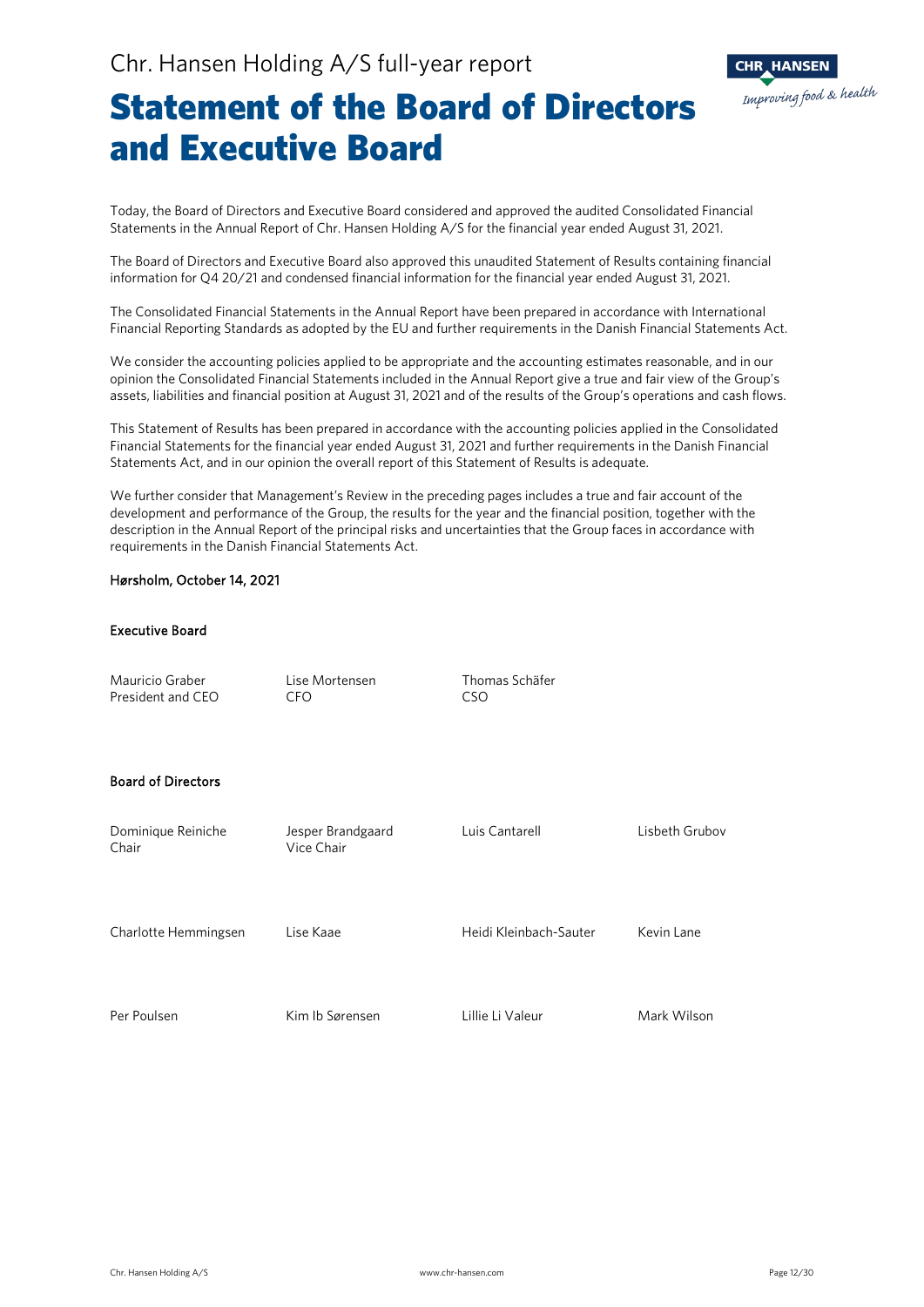### Income statement

| <b>EUR</b> million                                     | Q4<br>2020/21 | Q4<br>2019/20 | <b>YTD</b><br>2020/21 | <b>YTD</b><br>2019/20 |
|--------------------------------------------------------|---------------|---------------|-----------------------|-----------------------|
| Revenue                                                | 293.3         | 254.3         | 1,077.4               | 970.0                 |
| Cost of sales                                          | (123.9)       | (97.6)        | (464.0)               | (386.0)               |
| <b>Gross profit</b>                                    | 169.4         | 156.7         | 613.4                 | 584.0                 |
| Research and development expenses                      | (25.2)        | (18.4)        | (90.1)                | (76.2)                |
| Sales and marketing expenses                           | (42.6)        | (34.5)        | (154.8)               | (135.1)               |
| Administrative expenses                                | (18.4)        | (12.0)        | (73.1)                | (53.3)                |
| Other operating income                                 | (0.6)         | 5.9           | 3.1                   | 7.7                   |
| Other operating expenses                               | 1.6           |               | (0.4)                 | (0.2)                 |
| Operating profit before special items                  | 84.2          | 97.7          | 298.1                 | 326.9                 |
| Special items                                          | (0.1)         | (8.8)         | (21.9)                | (13.9)                |
| <b>Operating profit (EBIT)</b>                         | 84.1          | 88.9          | 276.2                 | 313.0                 |
| Net financial expenses                                 | (6.4)         | (4.3)         | (22.5)                | (13.5)                |
| Share of loss in joint ventures                        | (1.7)         | (0.8)         | (6.6)                 | (3.9)                 |
| <b>Profit before tax</b>                               | 76.0          | 83.8          | 247.1                 | 295.6                 |
| Income taxes                                           | (9.0)         | (16.2)        | (48.4)                | (64.0)                |
| <b>Profit from continuing operations</b>               | 67.0          | 67.6          | 198.7                 | 231.6                 |
| Profit from discontinued operations                    | 2.2           | (1.4)         | 646.5                 | 13.4                  |
| Profit for the period                                  | 69.2          | 66.2          | 845.2                 | 245.0                 |
| <b>Earnings per share, EUR</b>                         |               |               |                       |                       |
| Earnings per share                                     | 0.53          | 0.51          | 6.42                  | 1.86                  |
| Earnings per share, diluted                            | 0.53          | 0.51          | 6.41                  | 1.86                  |
| Earnings per share from continuing operations          | 0.51          | 0.52          | 1.51                  | 1.76                  |
| Earnings per share from continuing operations, diluted | 0.51          | 0.52          | 1.51                  | 1.76                  |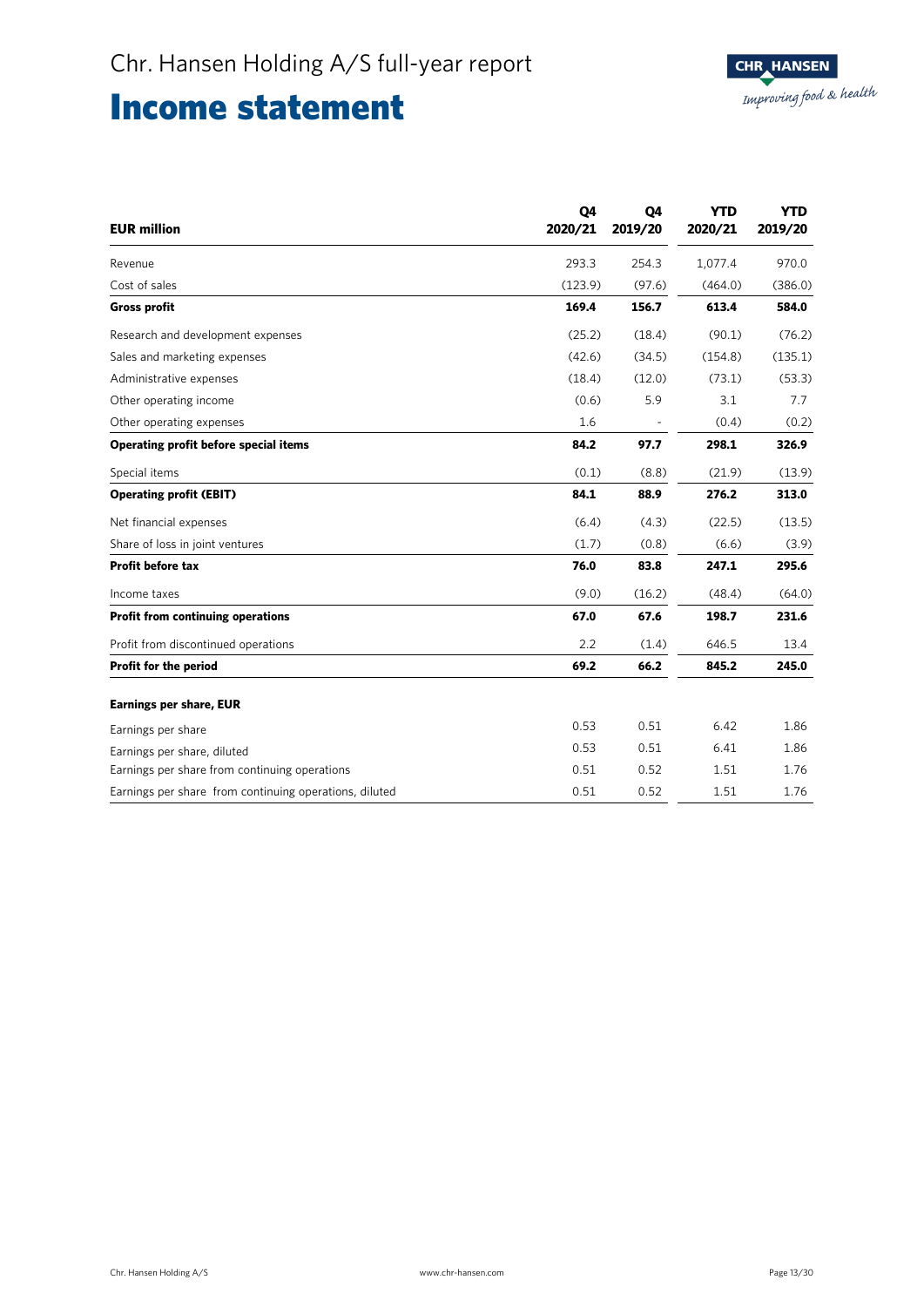### Statement of comprehensive income

| <b>EUR million</b>                                                                                       | Q4<br>2020/21 | Q4<br>2019/20 | YTD<br>2020/21 | <b>YTD</b><br>2019/20 |
|----------------------------------------------------------------------------------------------------------|---------------|---------------|----------------|-----------------------|
| Profit for the period                                                                                    | 69.2          | 66.2          | 845.2          | 245.0                 |
| Items that will not be reclassified subsequently to the income statement                                 |               |               |                |                       |
| Remeasurements of defined benefits plans                                                                 | ٠             | (0.2)         | 0.6            | (0.2)                 |
| Items that will be reclassified subsequently to the income statement<br>when specific conditions are met |               |               |                |                       |
| Exchange rate adjustments of foreign Group companies                                                     | 8.6           | (16.5)        | 2.1            | (31.0)                |
| Reclassification of exchange rate adjustment reserve from sale of discontinued<br>operations             |               |               | 1.0            |                       |
| Fair value adjustments on cash flow hedges                                                               | (0.5)         | (17.5)        | 3.1            | (18.0)                |
| Gains/losses on cash flow hedges reclassified to financial expenses                                      |               | (0.7)         |                | (0.7)                 |
| Tax related to cash flow hedges                                                                          | 0.2           | 2.4           | (0.6)          | 2.7                   |
| Other comprehensive income for the period                                                                | 8.3           | (32.5)        | 6.2            | (47.2)                |
| Total comprehensive income for the period                                                                | 77.5          | 33.7          | 851.4          | 197.8                 |
| Attributable to:                                                                                         |               |               |                |                       |
| Shareholders of Chr. Hansen Holding A/S                                                                  | 77.5          | 33.7          | 851.4          | 197.8                 |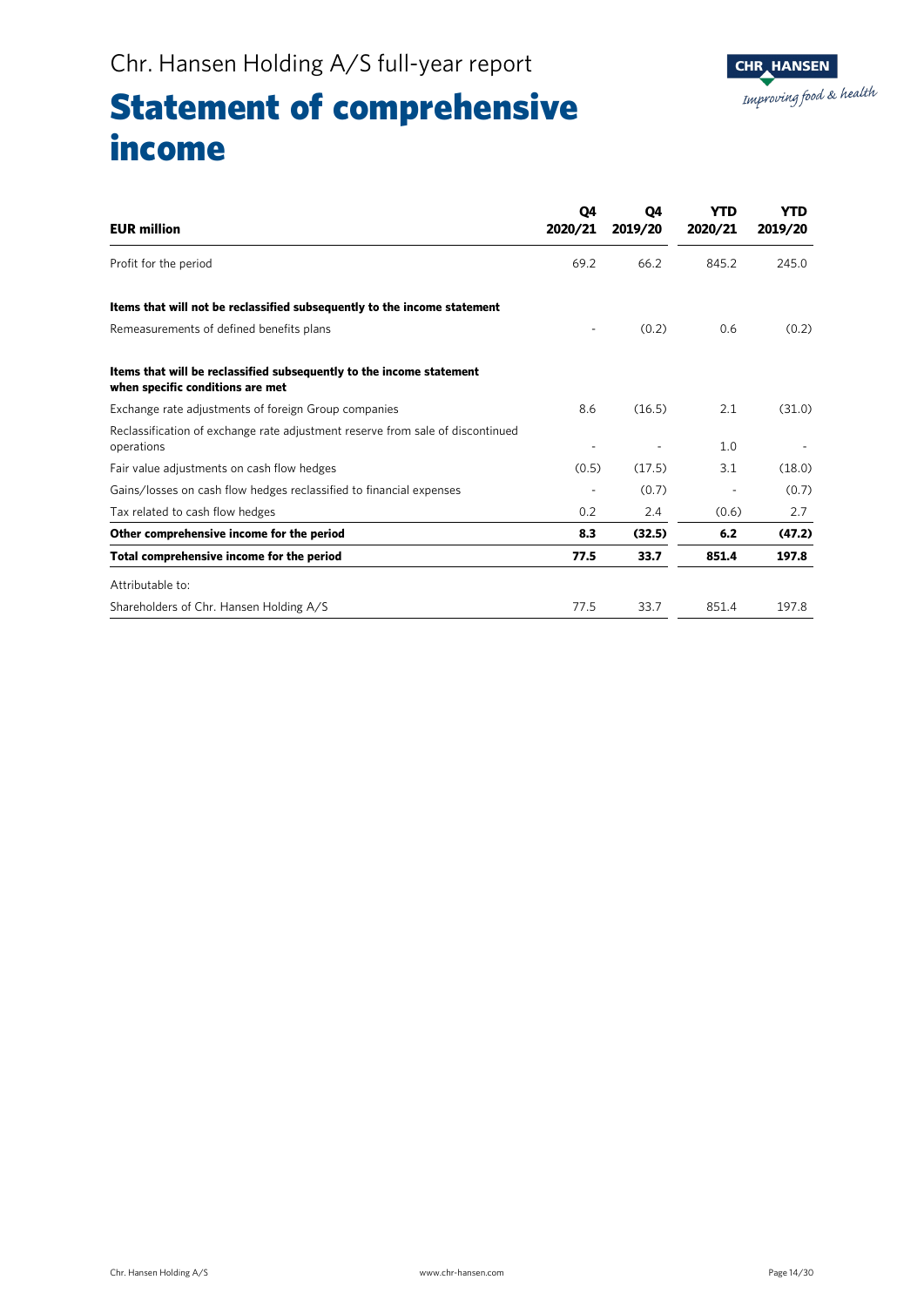### Cash flow statement

| <b>EUR million</b>                                                           | Q4<br>2020/21            | Q4<br>2019/20 | <b>YTD</b><br>2020/21 | YTD<br>2019/20 |
|------------------------------------------------------------------------------|--------------------------|---------------|-----------------------|----------------|
| Operating profit from continuing operations                                  | 84.1                     | 88.9          | 276.2                 | 313.0          |
| Non-cash adjustments                                                         | 28.6                     | 21.8          | 105.0                 | 74.7           |
| Change in working capital                                                    | 41.2                     | 17.5          | (5.0)                 | 16.2           |
| Interest paid, net                                                           | (4.7)                    | (4.2)         | (20.3)                | (13.4)         |
| Taxes paid                                                                   | (14.2)                   | (0.1)         | (27.9)                | (60.7)         |
| Cash flow from operating activities - continuing operations                  | 135.0                    | 123.9         | 328.0                 | 329.8          |
| Cash flow from operating activities - discontinued operations                |                          | 18.2          | (17.2)                | 34.8           |
| <b>Cash flow from operating activities</b>                                   | 135.0                    | 142.1         | 310.8                 | 364.6          |
| Investments in intangible assets                                             | (7.2)                    | (7.0)         | (20.2)                | (20.5)         |
| Investments in property, plant and equipment                                 | (51.4)                   | (44.3)        | (135.7)               | (98.3)         |
| Sale and lease back proceeds                                                 |                          |               | 2.4                   |                |
| Cash flow from operational investing activities -<br>continuing operations   | (58.6)                   | (51.3)        | (153.5)               | (118.8)        |
| Cash flow from operational investing activities -<br>discontinued operations |                          | (8.2)         | (5.1)                 | (20.9)         |
| Cash flow from operational investing activities                              | (58.6)                   | (59.5)        | (158.6)               | (139.7)        |
| Acquisition of entities, net of cash acquired                                |                          | (537.8)       | (318.2)               | (657.2)        |
| Investments in joint ventures                                                |                          |               | (7.4)                 | (5.5)          |
| Loan to joint ventures                                                       |                          |               | (7.5)                 | (5.1)          |
| Cash flow from investing activities - continuing operations                  | (58.6)                   | (589.1)       | (486.6)               | (786.6)        |
| Cash flow from investing activities - discontinued operations                | $\blacksquare$           | (8.2)         | 771.1                 | (20.9)         |
| <b>Cash flow from investing activities</b>                                   | (58.6)                   | (597.3)       | 284.5                 | (807.5)        |
| Free cash flow                                                               | 76.4                     | (455.2)       | 595.3                 | (442.9)        |
| <b>Borrowings</b>                                                            | 35.1                     | 662.8         | 680.2                 | 989.4          |
| Repayment of borrowings                                                      | (134.3)                  | (180.8)       | (1,212.6)             | (394.0)        |
| Purchase of treasury shares                                                  | (3.9)                    |               | (10.4)                |                |
| Dividends paid                                                               |                          |               | (115.8)               | (124.7)        |
| Cash flow from financing activities - continuing operations                  | (103.1)                  | 482.0         | (658.6)               | 470.7          |
| Cash flow from financing activities - discontinued operations                | $\overline{\phantom{a}}$ | (10.0)        | 21.4                  | (13.9)         |
| Cash flow from financing activities                                          | (103.1)                  | 472.0         | (637.2)               | 456.8          |
| Net cash flow for the period                                                 | (26.7)                   | 16.8          | (41.9)                | 13.9           |
| Cash and cash equivalents, beginning of period                               | 80.0                     | 81.9          | 96.2                  | 87.4           |
| Unrealized exchange gains/(losses) included in cash and cash equivalents     | 1.8                      | (2.5)         | 0.8                   | (5.1)          |
| Net cash flow for the period                                                 | (26.7)                   | 16.8          | (41.9)                | 13.9           |
| Cash and cash equivalents, end of period                                     | 55.1                     | 96.2          | 55.1                  | 96.2           |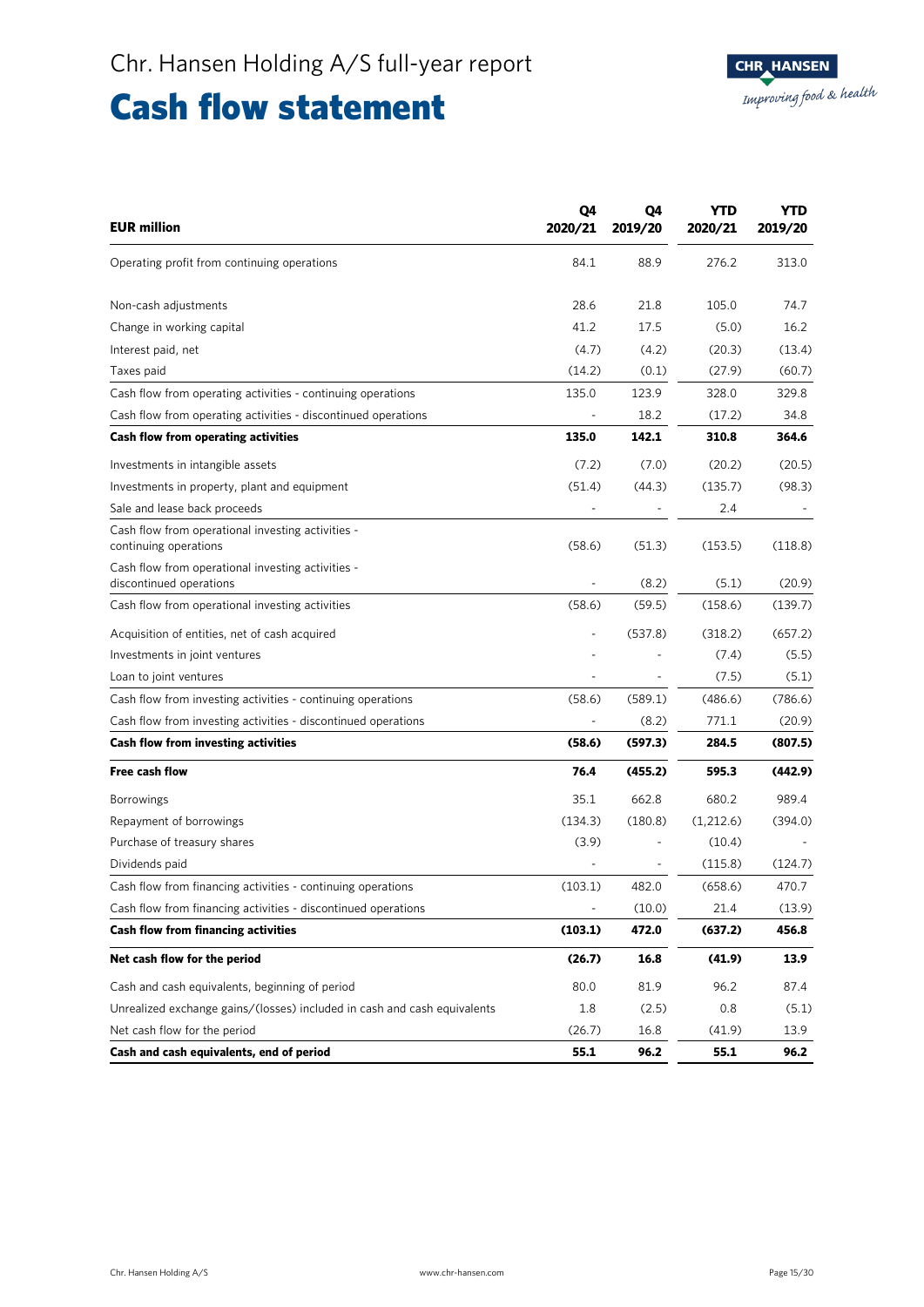## Balance sheet

| <b>EUR</b> million                 | Aug 31,<br>2021 | Aug 31,<br>2020 |
|------------------------------------|-----------------|-----------------|
| <b>ASSETS</b>                      |                 |                 |
| <b>Non-current assets</b>          |                 |                 |
| Goodwill                           | 1,489.8         | 1,249.1         |
| Other intangible assets            | 379.5           | 321.7           |
| Property, plant and equipment      | 782.1           | 654.8           |
| Investments in joint ventures      | 9.7             | 8.8             |
| Receivables from joint ventures    | 12.9            | 5.1             |
| Deferred tax                       | 10.9            | 7.0             |
| <b>Total non-current assets</b>    | 2,684.9         | 2,246.5         |
| <b>Current assets</b>              |                 |                 |
| Inventories                        | 133.9           | 122.3           |
| Trade receivables                  | 188.3           | 145.1           |
| Tax receivables                    | 9.1             | 4.1             |
| Other receivables                  | 29.8            | 24.6            |
| Prepayments                        | 13.1            | 12.4            |
| Cash and cash equivalents          | 55.1            | 96.2            |
| <b>Total current assets</b>        | 429.3           | 404.7           |
| Assets classified as held for sale |                 | 202.4           |
| <b>Total assets</b>                | 3,114.2         | 2,853.6         |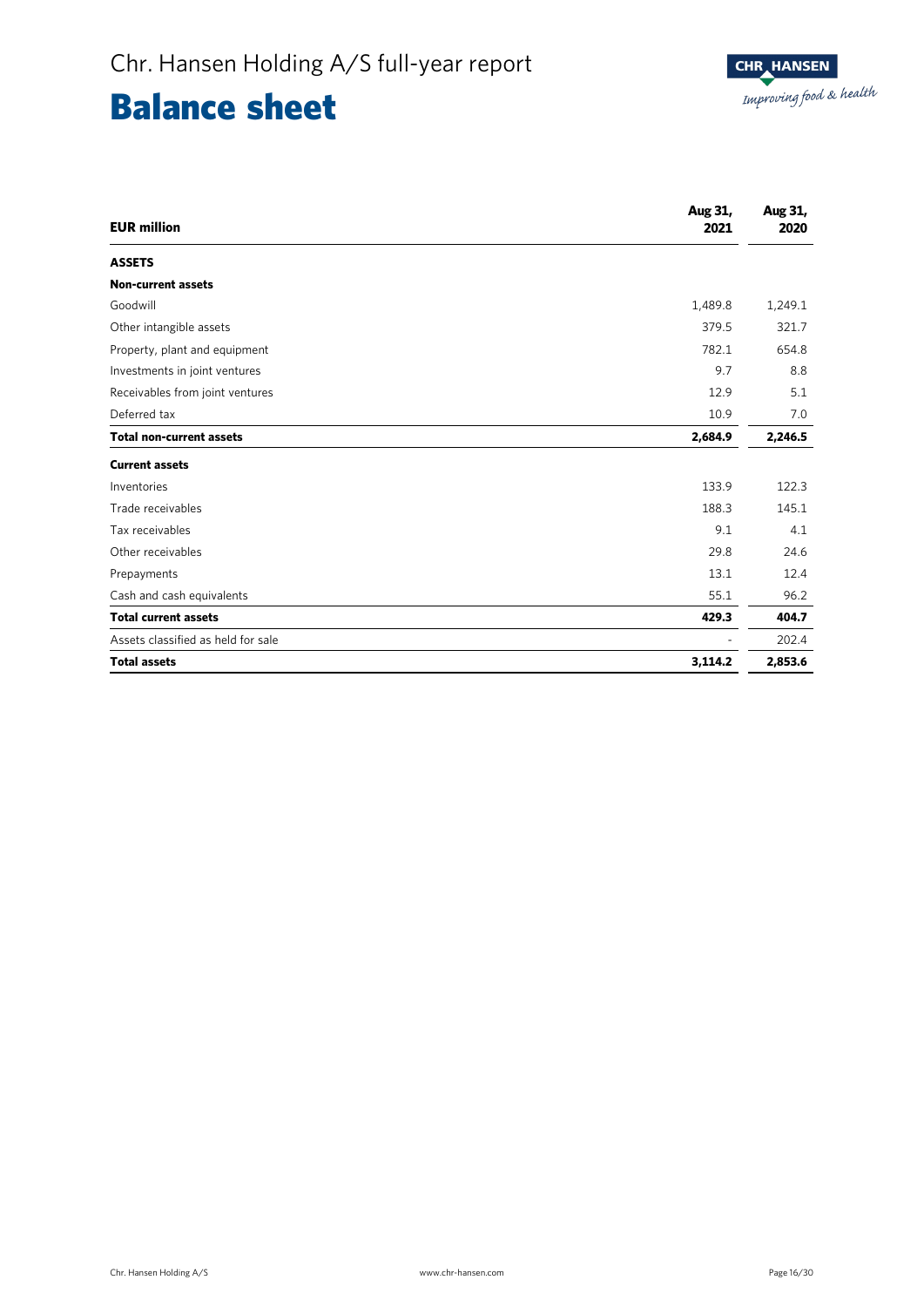### Balance sheet

| <b>EUR million</b>                                         | Aug 31,<br>2021 | Aug 31,<br>2020 |
|------------------------------------------------------------|-----------------|-----------------|
| <b>EQUITY AND LIABILITIES</b>                              |                 |                 |
| <b>Equity</b>                                              |                 |                 |
| Share capital                                              | 177.3           | 177.1           |
| Reserves                                                   | 1,448.8         | 715.9           |
| <b>Total equity</b>                                        | 1,626.1         | 893.0           |
| <b>Non-current liabilities</b>                             |                 |                 |
| Employee benefit obligations                               | 7.2             | 6.6             |
| Deferred tax                                               | 169.6           | 133.3           |
| Provisions                                                 | 4.3             | 3.5             |
| Borrowings                                                 | 790.5           | 736.7           |
| Tax payables                                               | 12.0            | 12.0            |
| Deferred gain, sale and lease back                         | 46.6            | 43.4            |
| Other payables                                             | 6.1             | 7.8             |
| <b>Total non-current liabilities</b>                       | 1,036.3         | 943.3           |
| <b>Current liabilities</b>                                 |                 |                 |
| <b>Borrowings</b>                                          | 162.8           | 685.2           |
| Trade payables                                             | 132.1           | 101.2           |
| Tax payables                                               | 49.8            | 29.0            |
| Deferred gain, sale and lease back                         | 1.8             | 1.8             |
| Other payables                                             | 105.3           | 99.7            |
| <b>Total current liabilities</b>                           | 451.8           | 916.9           |
| <b>Total liabilities</b>                                   | 1,488.1         | 1,860.2         |
| Liabilities relating to assets classified as held for sale |                 | 100.4           |
| <b>Total equity and liabilities</b>                        | 3,114.2         | 2,853.6         |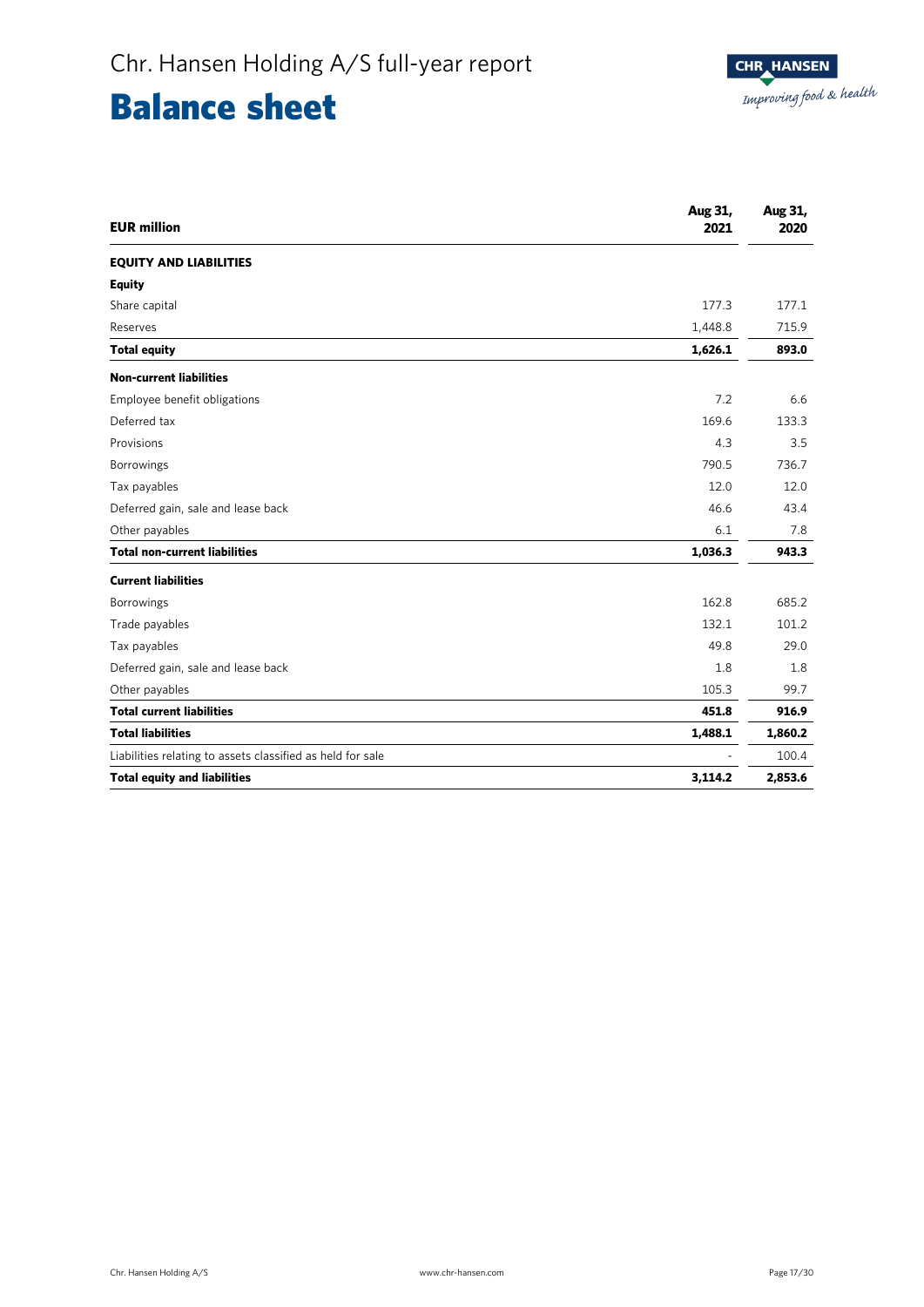| <b>EUR million</b>                                                                | <b>Share</b><br>capital | <b>Currency</b><br>translation | <b>Cash flow</b><br>hedges | <b>Retained</b><br>earnings | <b>Total</b> |
|-----------------------------------------------------------------------------------|-------------------------|--------------------------------|----------------------------|-----------------------------|--------------|
| 2020/21                                                                           |                         |                                |                            |                             |              |
| Equity at September 1                                                             | 177.1                   | (76.6)                         | (7.4)                      | 799.9                       | 893.0        |
| Total comprehensive income for the year,<br>see statement of comprehensive income | 0.2                     | 2.9                            | 2.5                        | 845.8                       | 851.4        |
| <b>Transactions with owners</b>                                                   |                         |                                |                            |                             |              |
| Purchase of treasury shares                                                       | ٠                       |                                | $\overline{\phantom{a}}$   | (10.4)                      | (10.4)       |
| Share-based payment                                                               | ٠                       |                                |                            | 6.8                         | 6.8          |
| Tax related to share-based payment                                                |                         |                                | ٠                          | 1.1                         | 1.1          |
| Dividend                                                                          | ٠                       |                                | $\overline{\phantom{a}}$   | (115.8)                     | (115.8)      |
| <b>Equity at August 31</b>                                                        | 177.3                   | (73.7)                         | (4.9)                      | 1,527.4                     | 1,626.1      |

| <b>EUR million</b>                                                                   | <b>Share</b> | Currency<br>capital translation | <b>Cash flow</b><br>hedges | Retained<br>earnings | Total   |
|--------------------------------------------------------------------------------------|--------------|---------------------------------|----------------------------|----------------------|---------|
| 2019/20                                                                              |              |                                 |                            |                      |         |
| Equity at September 1                                                                | 176.8        | (45.3)                          | (6.2)                      | 671.9                | 797.2   |
| Total comprehensive income for the year,<br>see statement of comprehensive income    | 0.3          | (31.3)                          | (16.0)                     | 244.8                | 197.8   |
| Transfer of cash flow hedge reserve to the initial<br>carrying amount of hedge items |              | ٠                               | 14.8                       | 4.1                  | 18.9    |
| <b>Transactions with owners</b>                                                      |              |                                 |                            |                      |         |
| Share-based payment                                                                  |              | ٠                               | ٠                          | 1.2                  | 1.2     |
| Tax related to share-based payment                                                   |              |                                 | ٠                          | 2.6                  | 2.6     |
| Dividend                                                                             |              |                                 | ٠                          | (124.7)              | (124.7) |
| <b>Equity at August 31</b>                                                           | 177.1        | (76.6)                          | (7.4)                      | 799.9                | 893.0   |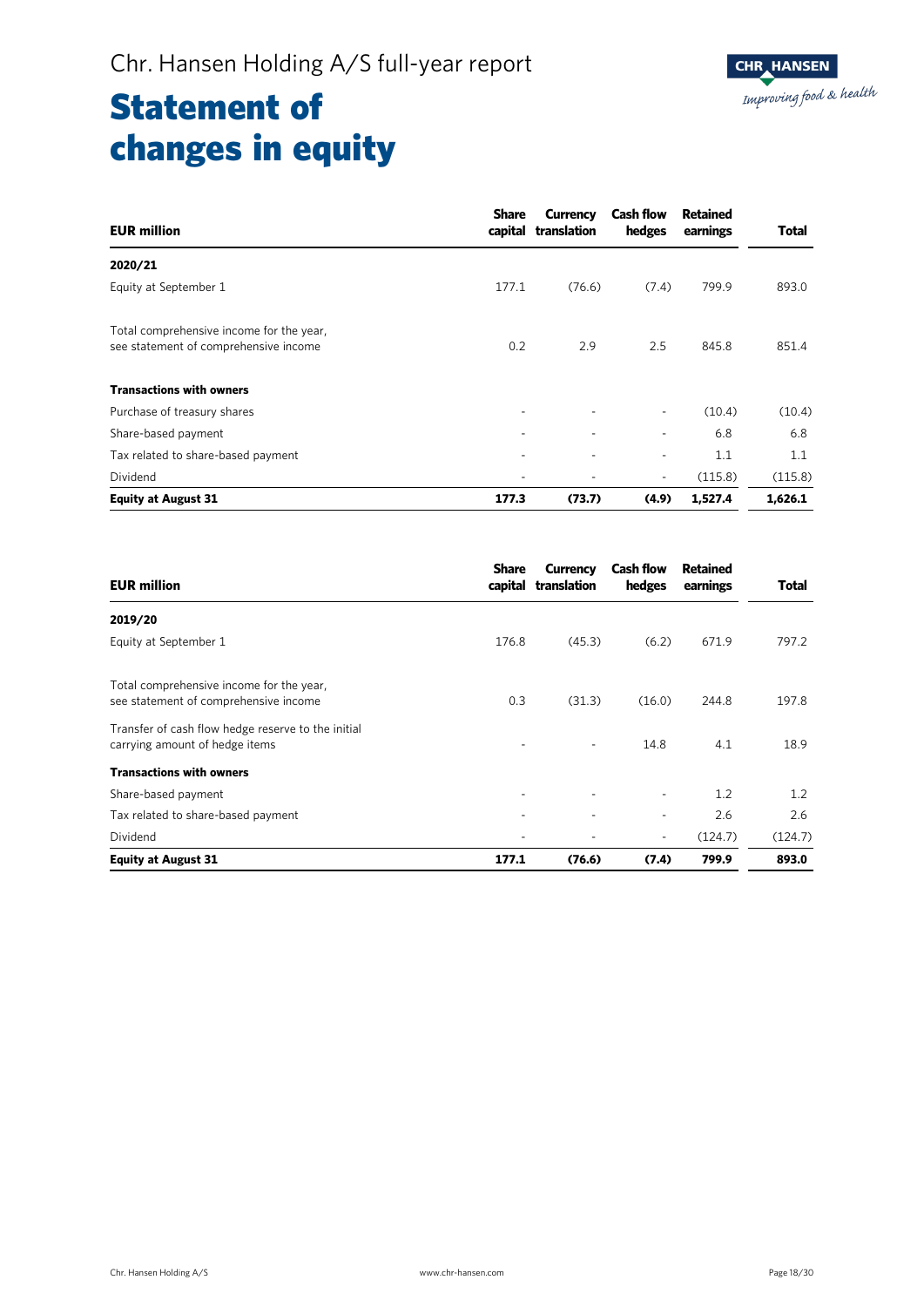## Accounting policies

#### Accounting policies

This unaudited interim report has been prepared in accordance with IAS 34 and additional Danish regulations for the presentation of quarterly interim reports by listed companies. The interim report has been prepared in accordance with the accounting policies set out in the Annual Report for 2020/21.

#### Significant accounting estimates and judgements

In preparing this interim report Management has made various accounting estimates and assumptions that may significantly influence the amounts recognized in the consolidated financial statement and related information at the reporting date. The accounting estimates and assumptions which Management considers to be material for the preparation and understanding of the interim report are stated in Note 1.2 in the Annual Report 2020/21 and relate to, e.g. income taxes and deferred tax, goodwill, other intangible assets, leases, inventories, acquisition of entities as well as discontinued operations.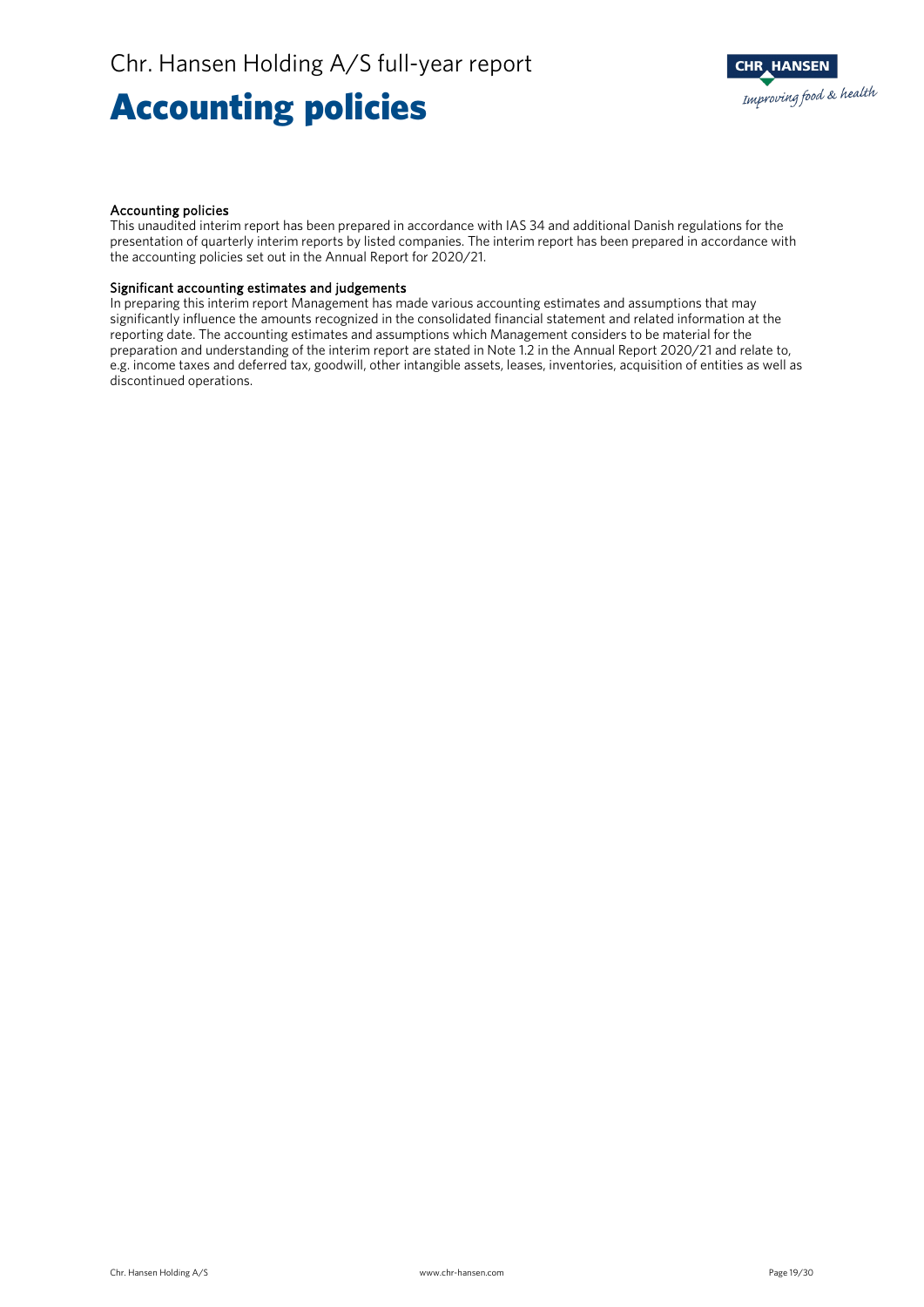## Quarterly key figures

|                                                            |                |                |                | 2020/21 |         |         |                | 2019/20 |
|------------------------------------------------------------|----------------|----------------|----------------|---------|---------|---------|----------------|---------|
| <b>EUR million</b>                                         | Q <sub>4</sub> | Q <sub>3</sub> | Q <sub>2</sub> | Q1      | Q4      | Q3      | Q <sub>2</sub> | Q1      |
| <b>Income statement, EUR</b><br>million, cont. operations  |                |                |                |         |         |         |                |         |
| Revenue                                                    | 293.3          | 280.6          | 260.0          | 243.5   | 254.3   | 256.1   | 239.6          | 220.0   |
| Gross profit                                               | 169.4          | 160.7          | 147.3          | 136.0   | 156.7   | 153.2   | 141.6          | 132.5   |
| EBITDA before special<br>items                             | 111.8          | 106.6          | 93.1           | 87.8    | 121.0   | 105.7   | 93.8           | 80.1    |
| Amortization,<br>depreciation and<br>impairment            | (27.6)         | (24.2)         | (23.0)         | (26.4)  | (23.3)  | (17.4)  | (16.7)         | (16.3)  |
| EBIT before special items                                  | 84.2           | 82.4           | 70.1           | 61.4    | 97.7    | 88.3    | 77.1           | 63.8    |
| EBIT                                                       | 84.1           | 71.2           | 65.9           | 55.0    | 88.9    | 85.4    | 75.7           | 63.0    |
| Net financial items <sup>1)</sup>                          | (8.1)          | (6.9)          | (6.0)          | (8.1)   | (5.1)   | (2.7)   | (5.3)          | (4.3)   |
|                                                            |                |                |                |         |         |         | 70.4           |         |
| Profit before tax                                          | 76.0           | 64.3           | 59.9           | 46.9    | 83.8    | 82.7    |                | 58.7    |
| Income taxes                                               | (9.0)          | (14.8)         | (13.8)         | (10.8)  | (16.2)  | (19.1)  | (15.6)         | (13.1)  |
| Profit from continuing<br>operations                       | 67.0           | 49.5           | 46.1           | 36.1    | 67.6    | 63.6    | 54.8           | 45.6    |
| Profit from discontinued<br>operations                     | 2.2            | 632.1          | 6.9            | 5.3     | (1.4)   | 6.4     | 4.1            | 4.3     |
| Profit for the period                                      | 69.2           | 681.6          | 53.0           | 41.4    | 66.2    | 70.0    | 58.9           | 49.9    |
| Cash flow, EUR million,<br>Group                           |                |                |                |         |         |         |                |         |
| Cash flow from<br>operating activities                     | 135.0          | 88.6           | 56.1           | 31.1    | 142.1   | 128.5   | 72.1           | 21.9    |
| Cash flow from<br>investing activities                     | (58.6)         | 749.5          | (28.2)         | (378.2) | (597.3) | (144.5) | (31.2)         | (34.5)  |
| Free cash flow                                             | 76.4           | 838.1          | 27.9           | (347.1) | (455.2) | (16.0)  | 40.9           | (12.6)  |
| Free cash flow before<br>acquisitions and special<br>items | 76.5           | 84.9           | 37.2           | (14.7)  | 97.1    | 106.3   | 47.4           | (6.3)   |
| <b>Key ratios</b>                                          |                |                |                |         |         |         |                |         |
| <b>Continuing operations</b>                               |                |                |                |         |         |         |                |         |
| Organic growth                                             | 6.0%           | 4.0%           | 10%            | 10%     | 9%      | 9%      | 6%             | 2%      |
| Gross margin                                               | 57.8%          | 57.3%          | 56.7%          | 55.9%   | 61.6%   | 59.8%   | 59.1%          | 60.2%   |
| EBITDA margin before<br>special items                      | 38.1%          | 38.0%          | 35.8%          | 36.1%   | 47.6%   | 41.3%   | 39.1%          | 36.4%   |
| EBIT margin before<br>special items                        | 28.8%          | 29.3%          | 27.0%          | 25.2%   | 38.4%   | 34.5%   | 32.2%          | 29.0%   |
| EBIT margin                                                | 28.7%          | 25.4%          | 25.3%          | 22.6%   | 35.0%   | 33.3%   | 31.6%          | 28.6%   |
| ROIC excl. goodwill                                        | 24.8%          | 23.7%          | 23.1%          | 20.6%   | 33.6%   | 34.0%   | 32.1%          | 29.4%   |
| R&D                                                        | 8.6%           | 8.2%           | 8.5%           | 8.6%    | 6.7%    | 8.0%    | 8.4%           | 9.3%    |
| Capital expenditures                                       | 20.0%          | 7.9%           | 7.9%           | 22.4%   | 20.2%   | 9.0%    | 8.9%           | 10.5%   |
|                                                            |                |                |                |         |         |         |                |         |
| Group                                                      |                |                |                |         |         |         |                |         |
| EPS, diluted                                               | 0.53           | 5.16           | 0.41           | 0.31    | 0.51    | 0.53    | 0.45           | 0.38    |
| Net debt to EBITDA                                         | 2.3x           | 2.3x           | 3.7x           | 3.8x    | 3.1x    | 2.1x    | 2.1x           | 1.9x    |

1) Including share of loss of joint ventures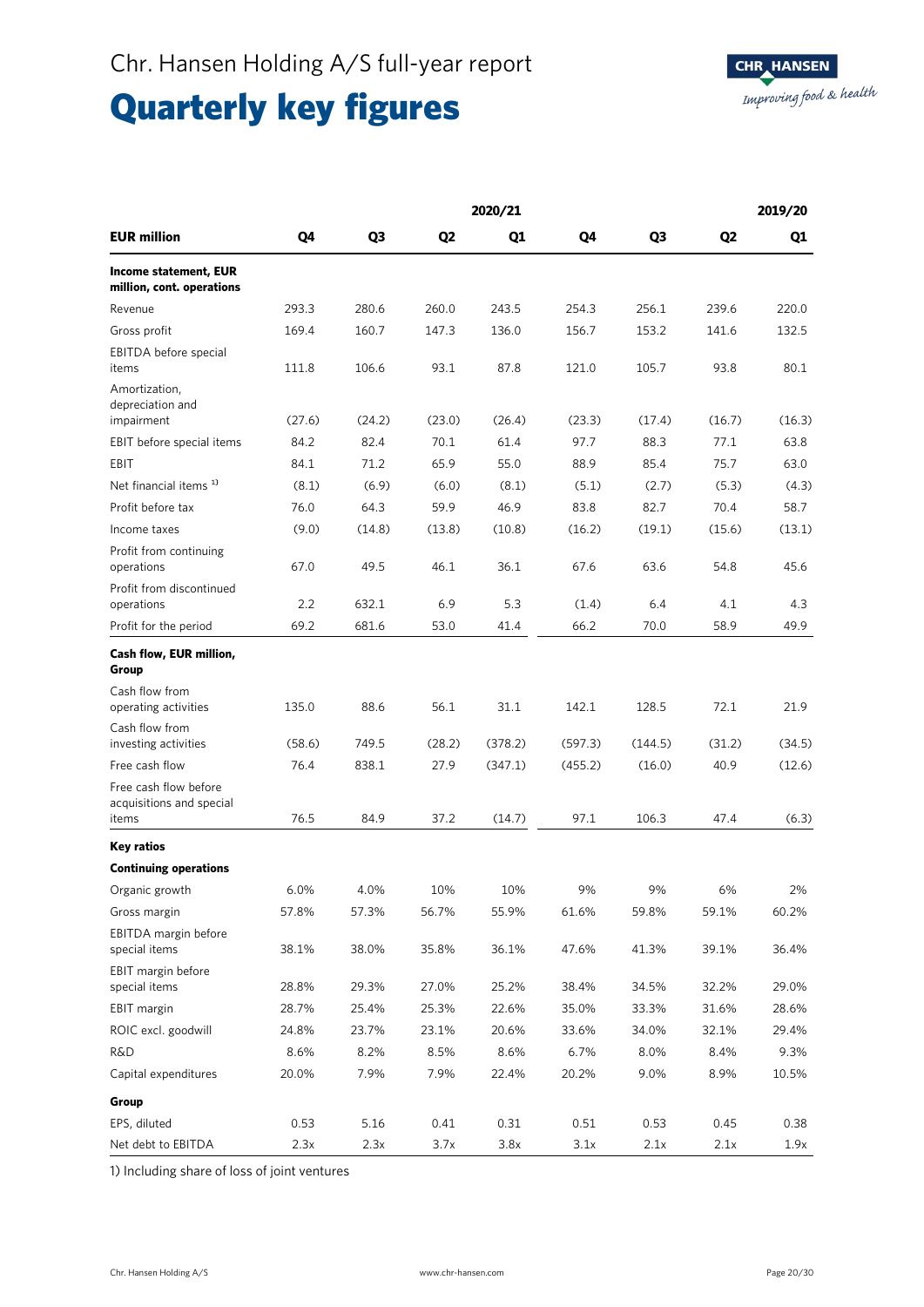## Quarterly key figures

(continued)

|                                              |         |                |                | 2020/21 |         |                |                | 2019/20 |
|----------------------------------------------|---------|----------------|----------------|---------|---------|----------------|----------------|---------|
| <b>EUR million</b>                           | Q4      | Q <sub>3</sub> | Q <sub>2</sub> | Q1      | Q4      | Q <sub>3</sub> | Q <sub>2</sub> | Q1      |
| <b>Food Cultures &amp;</b><br><b>Enzymes</b> |         |                |                |         |         |                |                |         |
| <b>Income statement</b>                      |         |                |                |         |         |                |                |         |
| Revenue                                      | 185.9   | 180.6          | 168.7          | 165.3   | 173.3   | 181.2          | 172.5          | 166.1   |
| Amort., depr. and impair.                    | (14.9)  | (12.0)         | (12.4)         | (14.4)  | (12.4)  | (12.2)         | (11.5)         | (11.3)  |
| EBIT                                         | 61.4    | 59.6           | 52.2           | 50.8    | 66.7    | 62.3           | 55.6           | 53.2    |
| Key ratios                                   |         |                |                |         |         |                |                |         |
| EUR growth                                   | 7%      | 0%             | (2%)           | 0%      | (3%)    | 3%             | 4%             | 3%      |
| Organic growth                               | 10%     | 5%             | 8%             | 8%      | 5%      | 8%             | 5%             | 4%      |
| EBIT margin                                  | 33.0%   | 33.0%          | 31.0%          | 30.7%   | 38.4%   | 34.4%          | 32.2%          | 32.1%   |
| Invested capital excl.<br>goodwill           | 653.3   | 655.4          | 654.3          | 616.5   | 599.4   | 610.6          | 608.6          | 604.1   |
| ROIC excl. goodwill                          | 35.8%   | 34.6%          | 32.9%          | 33.4%   | 41.1%   | 38.9%          | 37.1%          | 36.7%   |
|                                              |         |                |                |         |         |                |                |         |
| <b>Health &amp; Nutrition</b>                |         |                |                |         |         |                |                |         |
| Income statement                             |         |                |                |         |         |                |                |         |
| Revenue                                      | 107.4   | 100.0          | 91.3           | 78.2    | 81.0    | 74.9           | 67.1           | 53.9    |
| Amort., depr. and impair.                    | (12.7)  | (12.2)         | (10.6)         | (12.0)  | (10.9)  | (5.2)          | (5.2)          | (5.0)   |
| EBIT                                         | 23.2    | 22.8           | 17.9           | 10.6    | 31.0    | 26.0           | 21.5           | 10.6    |
| <b>Key ratios</b>                            |         |                |                |         |         |                |                |         |
| EUR growth                                   | 33%     | 34%            | 36%            | 45%     | 15%     | 12%            | 7%             | (3%)    |
| Organic growth                               | (4%)    | 0%             | 14%            | 15%     | 18%     | 12%            | 8%             | (4%)    |
| EBIT margin                                  | 21.6%   | 22.7%          | 19.6%          | 13.6%   | 38.3%   | 34.7%          | 32.1%          | 19.6%   |
| Invested capital excl.<br>goodwill           | 645.3   | 642.4          | 631.3          | 674.9   | 498.1   | 340.7          | 302.0          | 281.7   |
| ROIC excl. goodwill                          | 13.0%   | 12.0%          | 10.1%          | 7.2%    | 22.6%   | 24.3%          | 21.5%          | 14.7%   |
|                                              |         |                |                |         |         |                |                |         |
| <b>Continuing operations</b>                 |         |                |                |         |         |                |                |         |
| <b>Income statement</b>                      |         |                |                |         |         |                |                |         |
| Revenue                                      | 293.3   | 280.6          | 260.0          | 243.5   | 254.3   | 256.1          | 239.6          | 220.0   |
| Amort., depr. and impair.                    | (27.6)  | (24.2)         | (23.0)         | (26.4)  | (23.3)  | (17.4)         | (16.7)         | (16.3)  |
| EBIT                                         | 84.2    | 82.4           | 70.1           | 61.4    | 97.7    | 88.3           | 77.1           | 63.8    |
| <b>Key ratios</b>                            |         |                |                |         |         |                |                |         |
| EUR growth                                   | 15%     | 10%            | 9%             | 11%     | 2%      | 5%             | 5%             | 2%      |
| Organic growth                               | $6\%$   | 4%             | 10%            | 10%     | 9%      | 9%             | 6%             | 2%      |
| EBIT margin                                  | 28.8%   | 29.3%          | 27.0%          | 25.2%   | 38.4%   | 34.5%          | 32.2%          | 29.0%   |
| Invested capital excl.<br>goodwill           | 1,303.3 | 1,310.1        | 1,285.6        | 1,291.4 | 1,097.5 | 951.3          | 910.6          | 885.8   |
| ROIC excl. goodwill                          | 24.8%   | 23.7%          | 22.1%          | 20.6%   | 33.6%   | 34.0%          | 32.1%          | 29.4%   |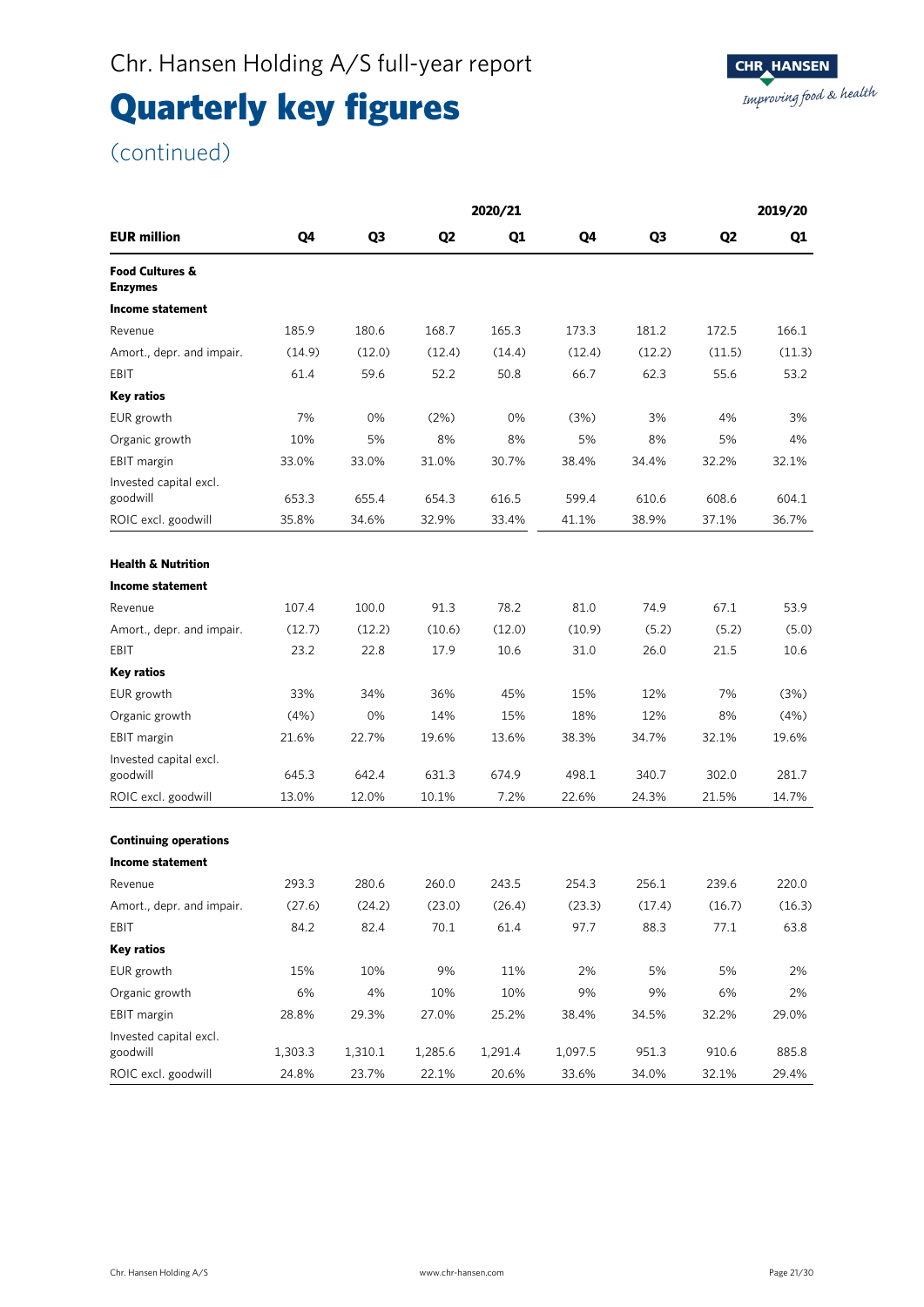### **CHR\_HANSEN** Improving food & health

### Reconciliation of underlying margins

| <b>EUR million</b>                                                                      | Q <sub>4</sub><br>2020/21 | Q4<br>2019/20 | YTD<br>2020/21 | <b>YTD</b><br>2019/20 |
|-----------------------------------------------------------------------------------------|---------------------------|---------------|----------------|-----------------------|
| Revenue                                                                                 |                           |               |                |                       |
| Group                                                                                   | 293.3                     | 308.2         | 1,207.9        | 1,189.1               |
| Discontinued operations                                                                 |                           | (53.9)        | (130.5)        | (219.1)               |
| Acquisitions                                                                            | (32.4)                    | (2.8)         | (105.0)        | (2.8)                 |
| Adjusted revenue, continuing operations $1$                                             | 260.9                     | 251.5         | 972.4          | 967.2                 |
| <b>EBITDA</b> before special items                                                      |                           |               |                |                       |
| Group                                                                                   | 111.8                     | 131.7         | 420.6          | 439.4                 |
| Discontinued operations                                                                 |                           | (10.7)        | (21.3)         | (38.8)                |
| Acquisitions                                                                            | (5.4)                     | (4.0)         | (17.3)         | (4.0)                 |
| Adjusted EBITDA before special items, continuing operations <sup>1)</sup>               | 106.4                     | 117.0         | 382.0          | 396.6                 |
| Amortization, depreciation and impairment losses                                        |                           |               |                |                       |
| Group                                                                                   | (27.6)                    | (26.0)        | (101.2)        | (83.9)                |
| Discontinued operations                                                                 | $\sim$                    | 2.7           |                | 10.2                  |
| Acquisitions, amortization                                                              | 4.9                       | 2.0           | 18.8           | 2.0                   |
| Acquisitions, depreciation                                                              | 1.4                       | 0.3           | 5.5            | 0.3                   |
| Adjusted amortization, depreciation and impairment losses,<br>continuing operations $1$ | (21.3)                    | (21.0)        | (76.9)         | (71.4)                |
| Operating profit before special items (EBIT before special items)                       |                           |               |                |                       |
| Group                                                                                   | 84.2                      | 105.7         | 319.4          | 355.5                 |
| Discontinued operations                                                                 |                           | (8.0)         | (21.3)         | (28.6)                |
| Acquisitions                                                                            | 0.9                       | (1.7)         | 7.0            | (1.7)                 |
| Adjusted EBIT before special items, continuing operations <sup>1)</sup>                 | 85.1                      | 96.0          | 305.1          | 325.2                 |
| <b>Continuing operations</b>                                                            |                           |               |                |                       |
| Underlying EBITDA margin before special items <sup>1)</sup>                             | 40.8%                     | 46.5%         | 39.3%          | 41.0%                 |
| Underlying EBIT margin before special items <sup>1)</sup>                               | 32.6%                     | 38.2%         | 31.4%          | 33.6%                 |
| Reported EBITDA margin before special items                                             | 38.1%                     | 47.6%         | 37.1%          | 41.3%                 |
| Reported EBIT margin before special items                                               | 28.8%                     | 38.4%         | 27.7%          | 33.7%                 |

1) Excluding impact from acquisitions; HSO Health Care, UAS Labs and Jennewein.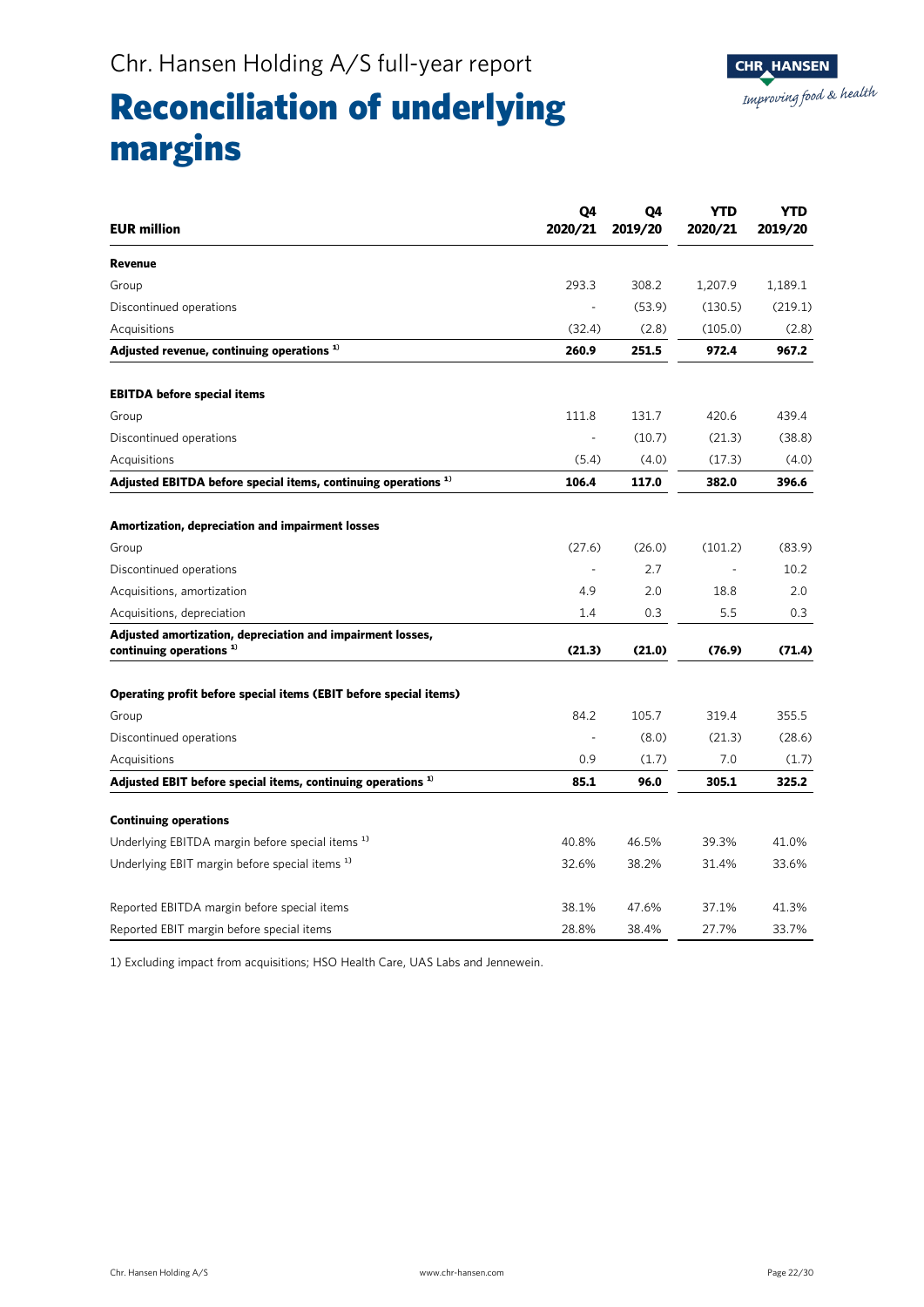|                                                  | Food                  |                  |            |            |  |
|--------------------------------------------------|-----------------------|------------------|------------|------------|--|
|                                                  | <b>Cultures &amp;</b> | Health &         | <b>Not</b> | Continuing |  |
| <b>EUR million</b>                               | <b>Enzymes</b>        | <b>Nutrition</b> | allocated  | operations |  |
| Q4 2020/21                                       |                       |                  |            |            |  |
| <b>Income statement</b>                          |                       |                  |            |            |  |
| Revenue                                          | 185.9                 | 107.4            |            | 293.3      |  |
| EUR growth                                       | 7%                    | 33%              |            | 15%        |  |
| Organic growth                                   | 10%                   | (4%)             |            | 6%         |  |
| EBITDA before special items                      | 76.3                  | 35.9             | (0.4)      | 111.8      |  |
| EBITDA margin before special items               | 41.0%                 | 33.4%            |            | 38.1%      |  |
| Amortization, depreciation and impairment losses | (14.9)                | (12.7)           |            | (27.6)     |  |
| EBIT before special items                        | 61.4                  | 23.2             | (0.4)      | 84.2       |  |
| EBIT margin before special items                 | 33.0%                 | 21.6%            |            | 28.8%      |  |
| Share of loss in joint ventures                  |                       | (1.7)            |            | (1.7)      |  |
| Special items and net financial expenses         |                       |                  | (6.5)      | (6.5)      |  |
| <b>Profit before tax</b>                         | 61.4                  | 21.5             | (6.5)      | 76.0       |  |

| <b>EUR million</b>                               | Food<br><b>Cultures &amp;</b><br><b>Enzymes</b> | Health &<br><b>Nutrition</b> | <b>Not</b><br>allocated | <b>Continuing</b><br>operations |
|--------------------------------------------------|-------------------------------------------------|------------------------------|-------------------------|---------------------------------|
| <b>YTD 2020/21</b>                               |                                                 |                              |                         |                                 |
| <b>Income statement</b>                          |                                                 |                              |                         |                                 |
| Revenue                                          | 700.5                                           | 376.9                        |                         | 1,077.4                         |
| EUR growth                                       | 1%                                              | 36%                          |                         | 11%                             |
| Organic growth                                   | 8%                                              | 5%                           | ٠                       | 7%                              |
| EBITDA before special items                      | 277.7                                           | 122.0                        | (0.4)                   | 399.3                           |
| EBITDA margin before special items               | 39.6%                                           | 32.4%                        |                         | 37.1%                           |
| Amortization, depreciation and impairment losses | (53.7)                                          | (47.5)                       |                         | (101.2)                         |
| EBIT before special items                        | 224.0                                           | 74.5                         | (0.4)                   | 298.1                           |
| EBIT margin before special items                 | 32.0%                                           | 19.8%                        |                         | 27.7%                           |
| Share of loss in joint ventures                  |                                                 | (6.6)                        |                         | (6.6)                           |
| Special items and net financial expenses         |                                                 |                              | (44.4)                  | (44.4)                          |
| <b>Profit before tax</b>                         | 224.0                                           | 67.9                         | (44.8)                  | 247.1                           |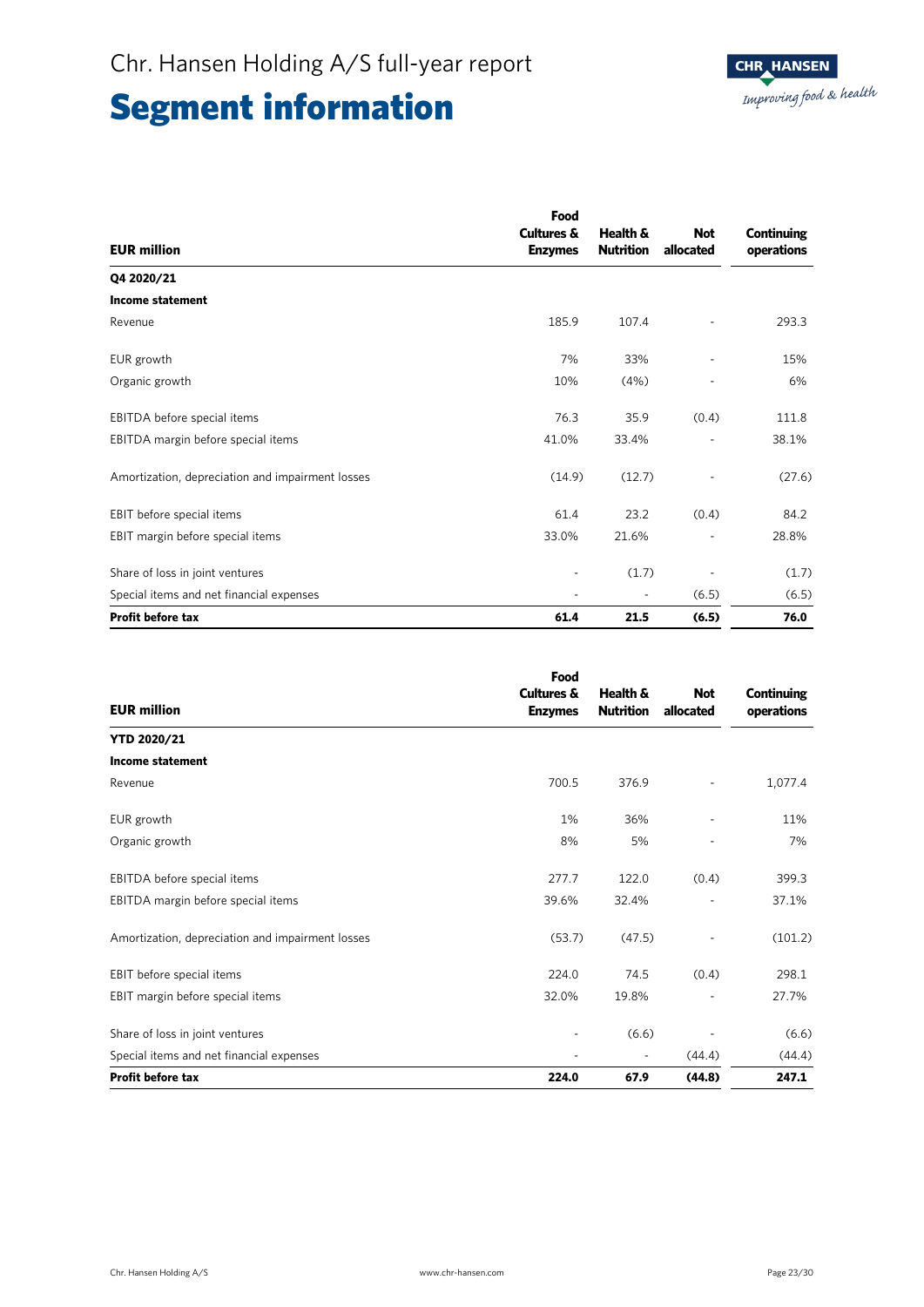### (continued)

|                                                  | Food                     |                          |            |            |  |
|--------------------------------------------------|--------------------------|--------------------------|------------|------------|--|
|                                                  | <b>Cultures &amp;</b>    | Health &                 | <b>Not</b> | Continuing |  |
| <b>EUR million</b>                               | <b>Enzymes</b>           | <b>Nutrition</b>         | allocated  | operations |  |
| Q4 2019/20                                       |                          |                          |            |            |  |
| <b>Income statement</b>                          |                          |                          |            |            |  |
| Revenue                                          | 173.3                    | 81.0                     |            | 254.3      |  |
| EUR growth                                       | (3%)                     | 15%                      |            | 2%         |  |
| Organic growth                                   | 5%                       | 18%                      |            | 9%         |  |
| EBITDA before special items                      | 79.1                     | 41.9                     | ٠          | 121.0      |  |
| EBITDA margin before special items               | 45.6%                    | 51.7%                    | -          | 47.6%      |  |
| Amortization, depreciation and impairment losses | (12.4)                   | (10.9)                   |            | (23.3)     |  |
| EBIT before special items                        | 66.7                     | 31.0                     |            | 97.7       |  |
| EBIT margin before special items                 | 38.4%                    | 38.3%                    |            | 38.4%      |  |
| Share of loss in joint ventures                  | $\overline{\phantom{0}}$ | (0.7)                    |            | (0.7)      |  |
| Special items and net financial expenses         | ٠                        | $\overline{\phantom{a}}$ | (13.2)     | (13.2)     |  |
| <b>Profit before tax</b>                         | 66.7                     | 30.3                     | (13.2)     | 83.8       |  |

|                                                  | Food                                    |                              |                         |                                 |
|--------------------------------------------------|-----------------------------------------|------------------------------|-------------------------|---------------------------------|
| <b>EUR million</b>                               | <b>Cultures &amp;</b><br><b>Enzymes</b> | Health &<br><b>Nutrition</b> | <b>Not</b><br>allocated | <b>Continuing</b><br>operations |
| <b>YTD 2019/20</b>                               |                                         |                              |                         |                                 |
| <b>Income statement</b>                          |                                         |                              |                         |                                 |
| Revenue                                          | 693.1                                   | 276.9                        |                         | 970.0                           |
| EUR growth                                       | 2%                                      | 9%                           |                         | 3%                              |
| Organic growth                                   | 5%                                      | 9%                           |                         | 6%                              |
| EBITDA before special items                      | 285.2                                   | 115.4                        |                         | 400.6                           |
| EBITDA margin before special items               | 41.1%                                   | 41.7%                        |                         | 41.3%                           |
| Amortization, depreciation and impairment losses | (47.4)                                  | (26.3)                       |                         | (73.7)                          |
| EBIT before special items                        | 237.8                                   | 89.1                         |                         | 326.9                           |
| EBIT margin before special items                 | 34.3%                                   | 32.2%                        |                         | 33.7%                           |
| Share of loss in joint ventures                  |                                         | (3.9)                        |                         | (3.9)                           |
| Special items and net financial expenses         |                                         | $\overline{\phantom{a}}$     | (27.4)                  | (27.4)                          |
| <b>Profit before tax</b>                         | 237.8                                   | 85.2                         | (27.4)                  | 295.6                           |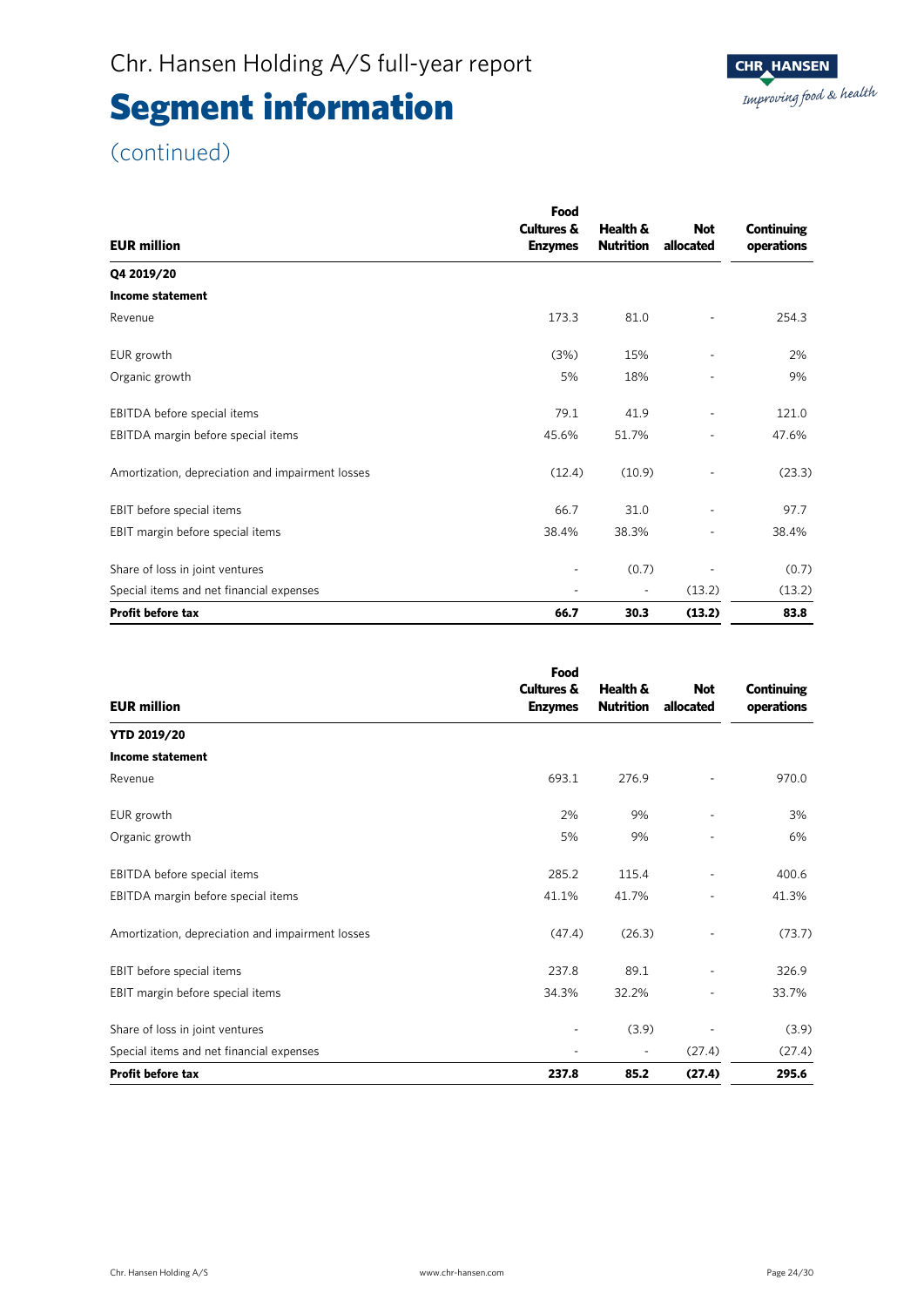### (continued)

| <b>EUR million</b>                                                           | Food<br><b>Cultures &amp;</b><br><b>Enzymes</b> | Health &<br><b>Nutrition</b> | <b>Not</b><br>allocated  | <b>Continuing</b><br>operations | Dis-<br>continued<br>operations | Group   |
|------------------------------------------------------------------------------|-------------------------------------------------|------------------------------|--------------------------|---------------------------------|---------------------------------|---------|
| Aug 31, 2021                                                                 |                                                 |                              |                          |                                 |                                 |         |
| <b>Assets</b>                                                                |                                                 |                              |                          |                                 |                                 |         |
| Goodwill                                                                     | 522.9                                           | 966.9                        | $\overline{\phantom{a}}$ | 1,489.8                         | $\overline{\phantom{0}}$        | 1,489.8 |
| Other intangible assets                                                      | 92.1                                            | 287.4                        | ٠                        | 379.5                           |                                 | 379.5   |
| Property, plant and equipment                                                | 470.0                                           | 312.1                        |                          | 782.1                           |                                 | 782.1   |
| Other non-current assets                                                     | ÷,                                              | ÷,                           | 33.5                     | 33.5                            | $\overline{\phantom{a}}$        | 33.5    |
| Total non-current assets                                                     | 1,085.0                                         | 1,566.4                      | 33.5                     | 2,684.9                         | ٠                               | 2,684.9 |
| Inventories                                                                  | 83.2                                            | 50.7                         |                          | 133.9                           |                                 | 133.9   |
| Trade receivables <sup>1)</sup>                                              | 110.9                                           | 72.7                         | 4.7                      | 188.3                           |                                 | 188.3   |
| Other assets                                                                 |                                                 |                              | 107.1                    | 107.1                           | $\overline{\phantom{a}}$        | 107.1   |
| <b>Total current assets</b>                                                  | 194.1                                           | 123.4                        | 111.8                    | 429.3                           | ٠                               | 429.3   |
| <b>Total assets</b>                                                          | 1,279.1                                         | 1,689.8                      | 145.3                    | 3,114.2                         | ۰                               | 3,114.2 |
| <b>Liabilities</b>                                                           |                                                 |                              |                          |                                 |                                 |         |
| Trade payables                                                               | 75.3                                            | 56.8                         |                          | 132.1                           |                                 | 132.1   |
| Deferred gain, sale and lease back                                           | 27.6                                            | 20.8                         |                          | 48.4                            |                                 | 48.4    |
| Other liabilities                                                            |                                                 | ÷,                           | 1,307.6                  | 1,307.6                         | ÷,                              | 1,307.6 |
| <b>Total liabilities</b>                                                     | 102.9                                           | 77.6                         | 1,307.6                  | 1,488.1                         | ٠                               | 1,488.1 |
| Net working capital                                                          | 118.8                                           | 66.6                         | 4.7                      | 190.1                           | ٠                               | 190.1   |
| Invested capital excluding goodwill                                          | 653.3                                           | 645.3                        | 4.7                      | 1,303.3                         | ۰                               | 1,303.3 |
| <b>ROIC excluding goodwill</b>                                               | 35.8%                                           | 13.0%                        | ۰                        | 24.8%                           | ۰                               | 24.8%   |
| Additions to non-current assets excluding<br>joint ventures and deferred tax | 85.6                                            | 420.0                        |                          | 505.6                           | 5.1                             | 510.7   |

1) Trade receivables disclosed as not allocated are related to the divested Natural Colors business but were not transferred as part of the divestment.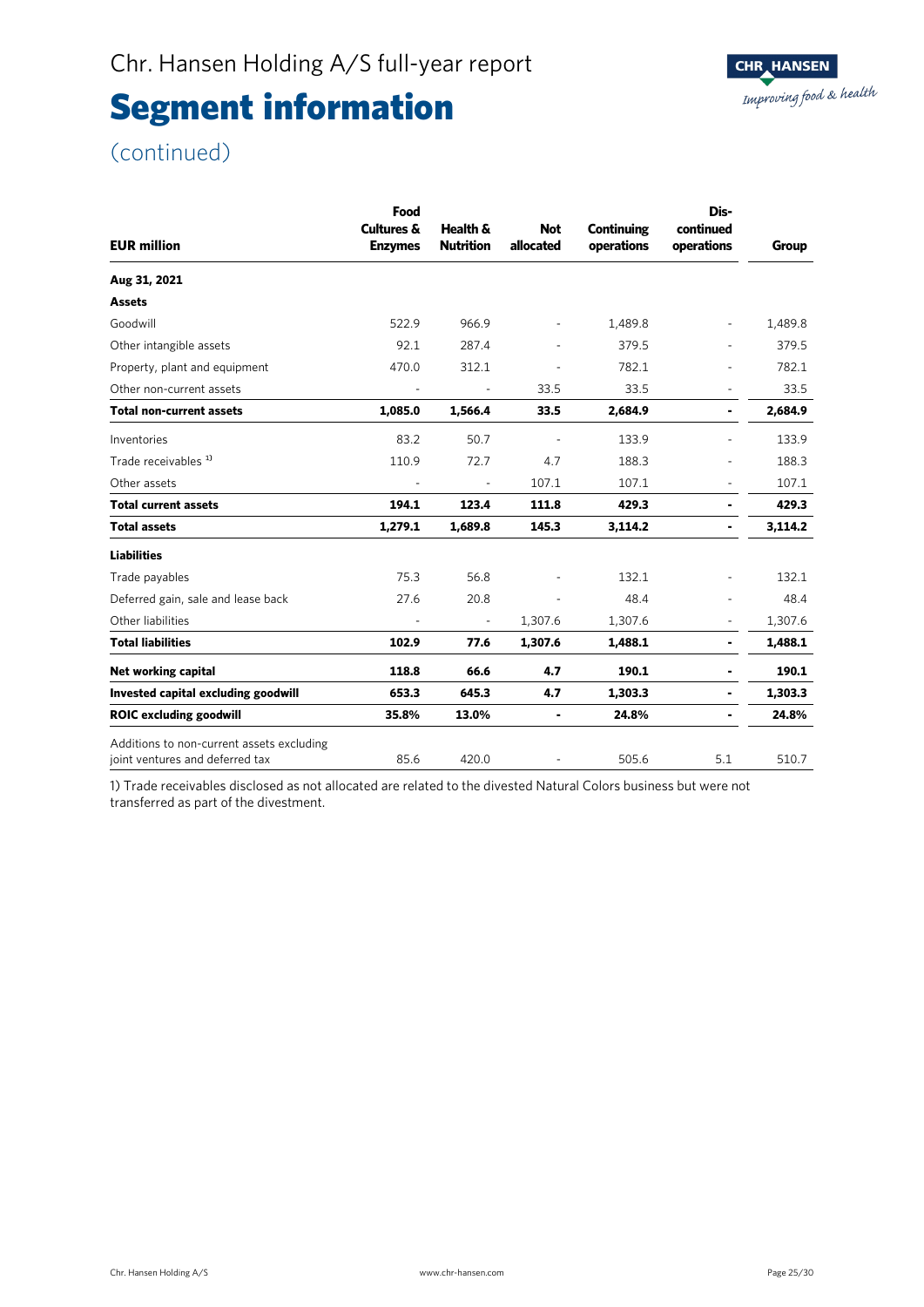### (continued)

| <b>EUR million</b>                                                           | Food<br><b>Cultures &amp;</b><br><b>Enzymes</b> | Health &<br><b>Nutrition</b> | <b>Not</b><br>allocated | <b>Continuing</b><br>operations | Dis-<br>continued<br>operations | Group   |
|------------------------------------------------------------------------------|-------------------------------------------------|------------------------------|-------------------------|---------------------------------|---------------------------------|---------|
|                                                                              |                                                 |                              |                         |                                 |                                 |         |
| Aug 31, 2020                                                                 |                                                 |                              |                         |                                 |                                 |         |
| <b>Assets</b>                                                                |                                                 |                              |                         |                                 |                                 |         |
| Goodwill                                                                     | 523.7                                           | 725.4                        |                         | 1,249.1                         | $\overline{\phantom{a}}$        | 1,249.1 |
| Other intangible assets                                                      | 102.2                                           | 219.5                        |                         | 321.7                           | 17.8                            | 339.5   |
| Property, plant and equipment                                                | 428.6                                           | 226.2                        |                         | 654.8                           | 86.2                            | 741.0   |
| Other non-current assets                                                     |                                                 |                              | 20.9                    | 20.9                            |                                 | 20.9    |
| <b>Total non-current assets</b>                                              | 1,054.5                                         | 1,171.1                      | 20.9                    | 2,246.5                         | 104.0                           | 2,350.5 |
| Inventories                                                                  | 82.4                                            | 39.9                         |                         | 122.3                           | 58.3                            | 180.6   |
| Trade receivables                                                            | 93.8                                            | 51.3                         |                         | 145.1                           | 31.4                            | 176.5   |
| Other assets                                                                 |                                                 | $\overline{\phantom{a}}$     | 137.3                   | 137.3                           | 8.7                             | 146.0   |
| <b>Total current assets</b>                                                  | 176.2                                           | 91.2                         | 137.3                   | 404.7                           | 98.4                            | 503.1   |
| <b>Total assets</b>                                                          | 1,230.7                                         | 1,262.3                      | 158.2                   | 2,651.2                         | 202.4                           | 2,853.6 |
| <b>Liabilities</b>                                                           |                                                 |                              |                         |                                 |                                 |         |
| Trade payables                                                               | 73.2                                            | 28.0                         |                         | 101.2                           | 47.8                            | 149.0   |
| Deferred gain, sale and lease back                                           | 34.4                                            | 10.8                         |                         | 45.2                            | 4.9                             | 50.1    |
| Other liabilities                                                            |                                                 | $\overline{\phantom{a}}$     | 1,713.8                 | 1,713.8                         | 47.7                            | 1,761.5 |
| <b>Total liabilities</b>                                                     | 107.6                                           | 38.8                         | 1,713.8                 | 1,860.2                         | 100.4                           | 1,960.6 |
| Net working capital                                                          | 103.0                                           | 63.2                         |                         | 166.2                           | 41.9                            | 208.1   |
| Invested capital excluding goodwill                                          | 599.4                                           | 498.1                        | ۰                       | 1,097.5                         | 141.0                           | 1,238.5 |
| <b>ROIC excluding goodwill</b>                                               | 41.1%                                           | 22.6%                        | ۰                       | 33.6%                           | 22.0%                           | 32.2%   |
| Additions to non-current assets excluding<br>joint ventures and deferred tax | 75.8                                            | 726.1                        |                         | 801.9                           | 20.9                            | 822.8   |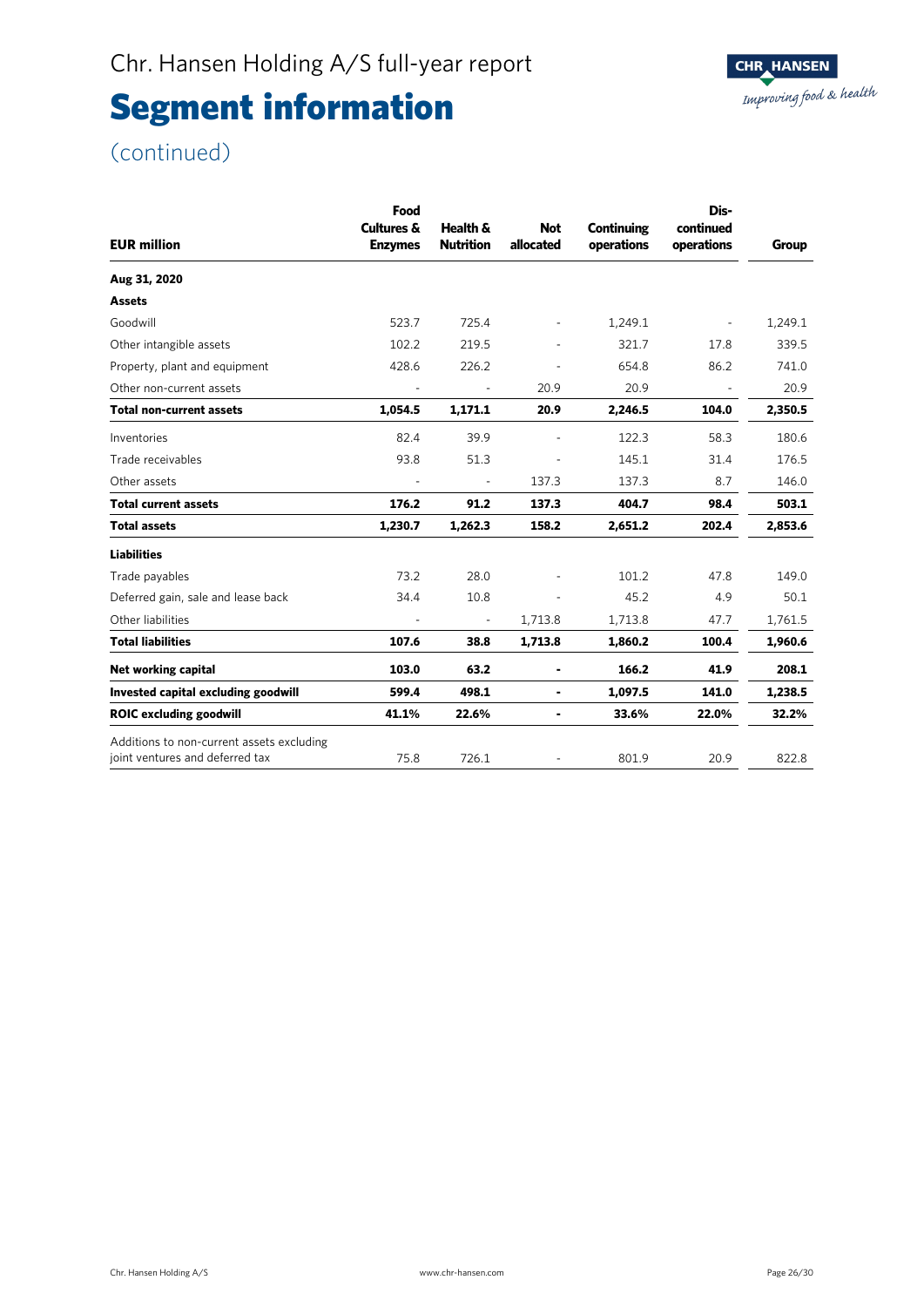### (continued)

#### **Geographic allocation**

|                    | <b>North</b> |         |              |             |            |  |
|--------------------|--------------|---------|--------------|-------------|------------|--|
| <b>EUR million</b> | <b>EMEA</b>  | America | <b>LATAM</b> | <b>APAC</b> | operations |  |
| Q4 2020/21         |              |         |              |             |            |  |
| Revenue            | 116.5        | 95.3    | 33.7         | 47.8        | 293.3      |  |
| EUR growth         | 12%          | 26%     | 10%          | 9%          | 15%        |  |
| Organic growth     | 11%          | 4%      | 15%          | (10%)       | 6%         |  |

|                                                              | <b>North</b> |         |              |             |            |
|--------------------------------------------------------------|--------------|---------|--------------|-------------|------------|
| <b>EUR million</b>                                           | <b>EMEA</b>  | America | <b>LATAM</b> | <b>APAC</b> | operations |
| <b>YTD 2020/21</b>                                           |              |         |              |             |            |
| Revenue                                                      | 420.2        | 332.9   | 129.3        | 195.0       | 1,077.4    |
| EUR growth                                                   | 5%           | 16%     | 8%           | 19%         | 11%        |
| Organic growth                                               | 6%           | 6%      | 26%          | (3%)        | 7%         |
| Non-current assets excluding joint ventures and deferred tax | 2.322.1      | 289.9   | 21.5         | 17.9        | 2.651.4    |

|                    | <b>North</b> |         |              |             |            |  |
|--------------------|--------------|---------|--------------|-------------|------------|--|
| <b>EUR million</b> | <b>EMEA</b>  | America | <b>LATAM</b> | <b>APAC</b> | operations |  |
| Q4 2019/20         |              |         |              |             |            |  |
| Revenue            | 103.8        | 75.9    | 30.7         | 43.9        | 254.3      |  |
| EUR growth         | 0%           | (1%)    | 10%          | 8%          | 2%         |  |
| Organic growth     | 3%           | 1%      | 47%          | 10%         | 9%         |  |

|                                                              | <b>North</b> |         |              | Continuing  |            |  |
|--------------------------------------------------------------|--------------|---------|--------------|-------------|------------|--|
| <b>EUR million</b>                                           | <b>EMEA</b>  | America | <b>LATAM</b> | <b>APAC</b> | operations |  |
| <b>YTD 2019/20</b>                                           |              |         |              |             |            |  |
| Revenue                                                      | 399.8        | 286.1   | 119.6        | 164.5       | 970.0      |  |
| EUR growth                                                   | 1%           | 6%      | 3%           | 5%          | 3%         |  |
| Organic growth                                               | 3%           | 4%      | 24%          | 6%          | 6%         |  |
| Non-current assets excluding joint ventures and deferred tax | 1.923.6      | 266.4   | 19.1         | 16.5        | 2.225.6    |  |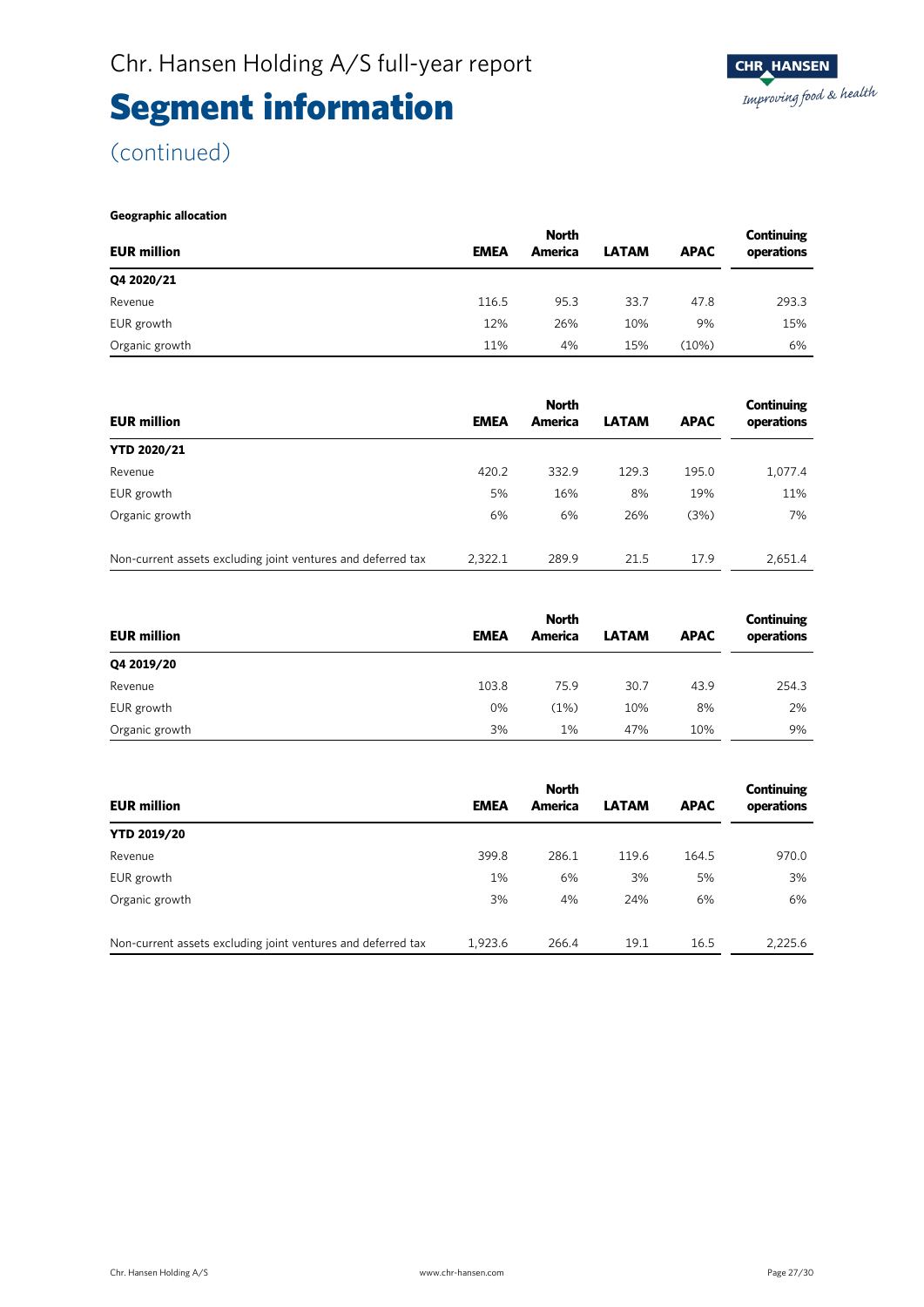### **Acquisitions**

| <b>EUR million</b>                                   | 2020/21 |
|------------------------------------------------------|---------|
| <b>Purchase consideration</b>                        |         |
| Cash paid                                            | 320.0   |
| <b>Fair value of total consideration</b>             | 320.0   |
| Fair value of net assets acquired                    |         |
| Customer relationships                               | 38.4    |
| Technology                                           | 43.1    |
| Property, plant and equipment including lease assets | 11.3    |
| Net working capital                                  | 7.4     |
| Other receivables and payables, net                  | (2.7)   |
| Lease liabilities                                    | (3.4)   |
| Deferred tax liabilities, net                        | (14.8)  |
| Cash and cash equivalents                            | 2.5     |
| Net identifiable assets acquired                     | 81.8    |
| Goodwill from acquisition                            | 238.2   |
| <b>Fair value of total consideration</b>             | 320.0   |
| Of which cash and cash equivalents                   | 2.5     |
| Paid acquisition cost, net                           | 317.5   |

#### **Acquisitions during 2020/21**

Acquired business was recognized in the consolidated financial statements from the time of the acquisition. The purchase price allocation was prepared in accordance with IFRS by fair value assessment of identifiable assets and liabilities at the acquisition date.

The following valuation techniques were applied in the fair value assessment of significant net assets acquired:

- ⋅ *Property,* plant and equipment; were assessed for fair value by applying replacement cost approach.
- Technology; was assessed applying relief from royalty method.
- ⋅ *Customer relationships*; were assessed using a multi-period excess earnings model approach as the valuation methodology.

#### **Jennewein Biotechnologie GmbH**

On October 9, 2020, Chr. Hansen acquired full ownership and control of the Jennewein Biotechnologie GmbH (subsequently renamed Chr. Hansen HMO GmbH). The acquisition of the German-based B2B company expands Chr. Hansen's microbial and fermentation technology platforms by adding the emerging and exciting, high-growth business area of human milk oligosaccharides. Jennewein is recognized as a global leader in the HMO market with six commercialized HMOs, a strong product pipeline, a global customer base and a strong IP portfolio of more than 200 patents granted in key markets.

Chr. Hansen obtains access to intangible assets comprising customer relationships, patents and technology. The acquisition was conducted as a share deal. Goodwill relates to expected commercial and operational synergies from significant potentials and know-how with respect to production, innovation and commercialization accumulated by the workforce in Jennewein.

Jennewein Biotechnologie GmbH has been recognized in the consolidated financial statements from the time of the acquisition. A preliminary purchase price allocation has been conducted in accordance with IFRS by fair value assessment of identifiable assets and liabilities at the acquisition date in the opening balance sheet.

Transaction costs related to the acquisition of Jennewein amount to EUR 5.1 million, of which EUR 4 million was recognized in the income statement as special items in 2020/21 (EUR 1.1 million in 2019/20).

#### **Earnings impact**

Revenue and EBIT comprise EUR 19 million and negative EUR 18 million, respectively, reported by Jennewein since the date of acquisition. On a pro forma basis, if the acquisition had been effective from September 1, 2020, Jennewein would have contributed an estimated EUR 21 million to revenue and negative EUR 18 million to EBIT.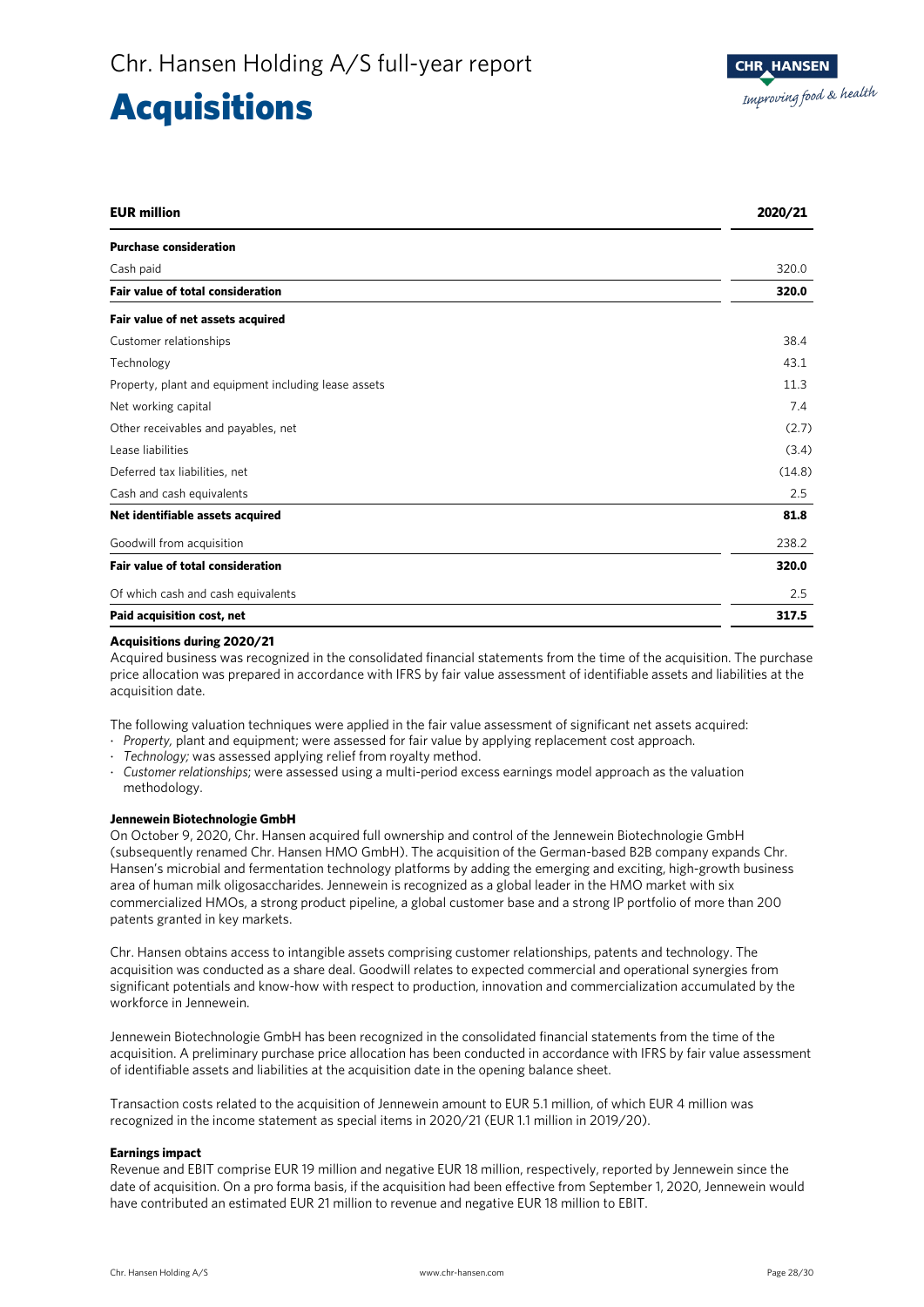### Discontinued operations

| <b>EUR million</b>                                       | Q4<br>2020/21 | Q4<br>2019/20            | YTD<br>2020/21 | <b>YTD</b><br>2019/20 |
|----------------------------------------------------------|---------------|--------------------------|----------------|-----------------------|
| Revenue                                                  | ٠             | 53.9                     | 130.5          | 219.1                 |
| Operating profit before special items                    |               | 8.0                      | 21.3           | 28.6                  |
| Special items                                            | ۰             | (5.7)                    | (9.8)          | (5.7)                 |
| <b>Operating profit (EBIT)</b>                           |               | 2.3                      | 11.5           | 22.9                  |
| Financial items, net                                     | -             | (0.4)                    | (0.1)          | (0.6)                 |
| <b>Profit before tax</b>                                 |               | 1.9                      | 11.4           | 22.3                  |
| Income taxes                                             |               | (3.3)                    | (2.6)          | (8.9)                 |
| Profit after income tax from discontinued operations     |               | (1.4)                    | 8.8            | 13.4                  |
| Gain on sale of discontinued operations after tax        | 2.2           | $\overline{\phantom{a}}$ | 637.7          |                       |
| <b>Profit from discontinued operations</b>               | 2.2           | (1.4)                    | 646.5          | 13.4                  |
| <b>Earnings per share, EUR</b>                           |               |                          |                |                       |
| Earnings per share from discontinued operations          | 0.02          | (0.01)                   | 4.91           | 0.10                  |
| Earnings per share from discontinued operations, diluted | 0.02          | (0.01)                   | 4.90           | 0.10                  |

#### **Discontinued operations**

A strategic review exploring strategic options for the future of the Natural Colors business was initiated in July 2020. The requirements for the business to be presented as discontinued operations were met at the end of the financial year 2019/20.

On September 26 2020, Chr. Hansen signed an agreement to sell the Natural Colors business to the private equity fund, EQT, and the divestment was completed on March 31, 2021. The result of the Natural Colors business is recognized under discontinued operations at a profit of EUR 646.5 million (2019/20 EUR 13.4 million). Profit from discontinued operations include gains on the sale of discontinued operations after tax of EUR 637.7 million. See details in the table below. Transaction costs related to the divestment of EUR 9.8 million are recognized in special items.

Cash flow from investing activities from discontinued operations include cash consideration from the divestment of the Natural Colors business of EUR 776 million. The cash consideration does not include deferred payment of the selling price and divesed cash and cash equivalents.

| Details on the sale of discontinued operations           |               |               |                       |                       |
|----------------------------------------------------------|---------------|---------------|-----------------------|-----------------------|
| <b>EUR million</b>                                       | Q4<br>2020/21 | Q4<br>2019/20 | <b>YTD</b><br>2020/21 | <b>YTD</b><br>2019/20 |
| Consideration received                                   |               |               | 800.1                 |                       |
| Deferred payment                                         |               |               | 0.5                   |                       |
| Sales price for dicontinued operations                   |               | ٠             | 800.6                 |                       |
| Carrying amount of net assets sold                       | 0.8           | -             | (153.3)               |                       |
| Reclassification of foreign currency translation reserve |               |               | (1.0)                 |                       |
| Income taxes on gain                                     | 1.4           |               | (8.6)                 |                       |
| Gain on sale of discontinued operations after tax        | 2.2           |               | 637.7                 | ۰                     |